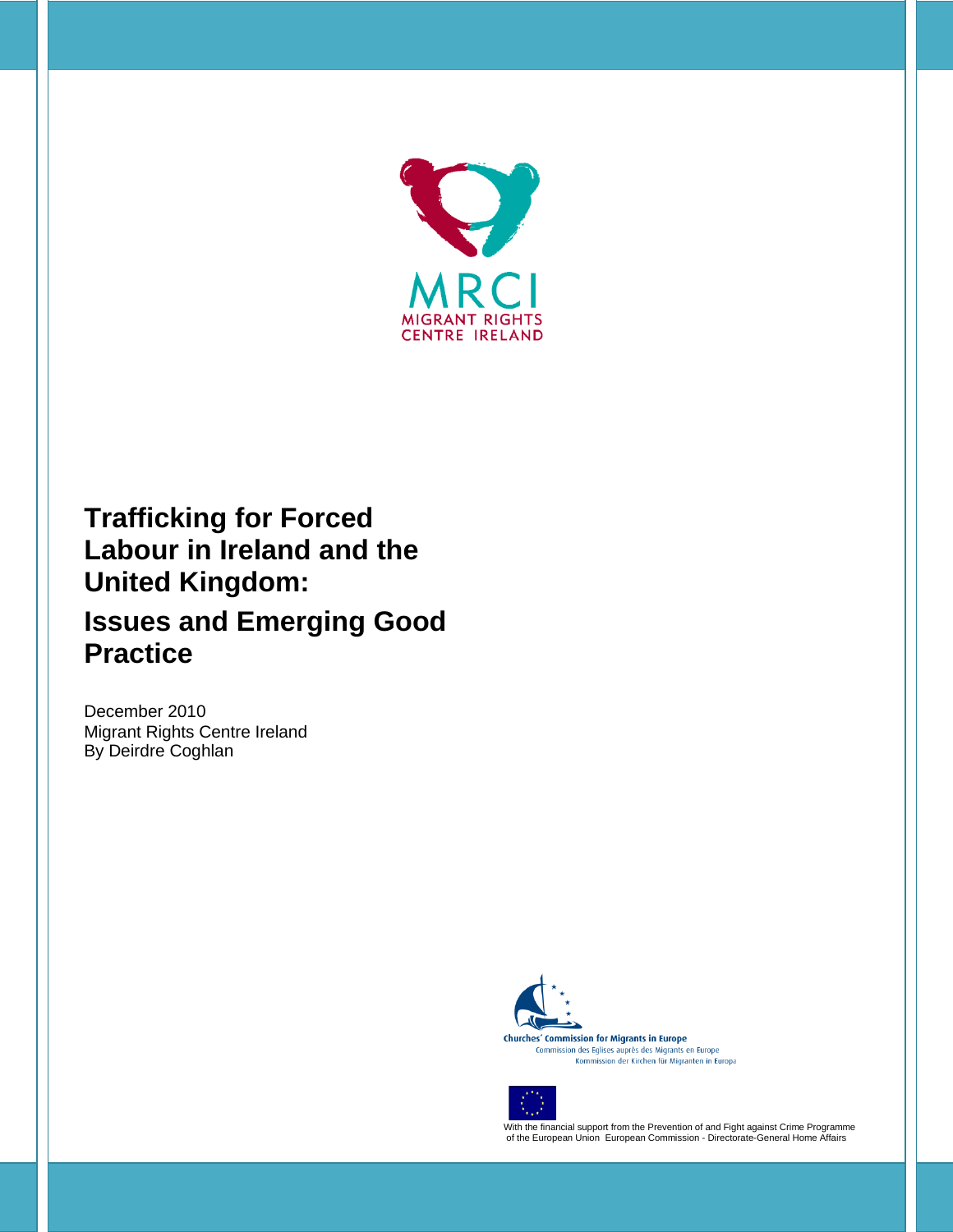

#### **Migrant Rights Centre Ireland**

The MRCI is a national organisation working to promote justice, empowerment and equality for migrant workers and their families. MRCI is seeking to contribute to the creation of an intercultural society and in particular towards creating the conditions for inclusion of those migrant workers and their families who are at risk of poverty, social exclusion and discrimination.

MRCI"s work is rooted in community work practice, which is based on the principles of social justice, equality and anti-discrimination. Through MRCI"s Action Groups, the Migrants Forum and ongoing Campaign Groups, MRCI facilitates migrant workers to come together to identify shared issues, build power and take collective action for change.

MRCI actively mobilises and campaigns for concrete policy changes that affect migrant workers and their families. Strategic campaign areas include

- Workplace Rights
- Employment Permit Reform
- Combating Forced Labour including Trafficking
- Anti-Racism and Equality
- Regularisation of Undocumented Migrants

MRCI supports three worker action groups fighting to defend their rights and improve the conditions of workers in sectors where high levels of exploitation against workers exist. Groups include:

- Domestic Workers Action Group
- Restaurant Workers Action Group
- Agricultural Workers Association

The MRCI Workplace Rights and Irregular Migration Project teams advocate on behalf of individual migrant workers who experience exploitation in the workplace, including cases of forced labour and trafficking, and those who have become undocumented (irregular) in Ireland.

MRCI collaborates with organisations at local, national and international level on migrant worker issues, and works in solidarity with the community sector as a member of the Community Platform, a national coalition of 28 national organisations concerned with equality, anti-poverty and social inclusion. MRCI also works closely with the trade union movement to take action on areas of mutual concern.

55 Parnell Square West, Dublin 1 Phone: 01 8897570 / Fax: 01 889 7579 [www.mrci.ie](http://www.mrci.ie/) / info@mrc1

**\_\_\_\_\_\_\_\_\_\_\_\_\_\_\_\_\_\_\_\_\_\_\_\_\_\_\_\_\_\_\_\_\_\_\_\_\_\_\_\_\_\_\_\_\_\_\_\_\_\_\_\_\_\_\_\_\_\_\_\_\_\_\_\_\_\_\_\_\_\_\_\_\_** *"This publication reflects the views only of the author, and the European Commission cannot be held responsible for any use which may be made of the information contained therein"*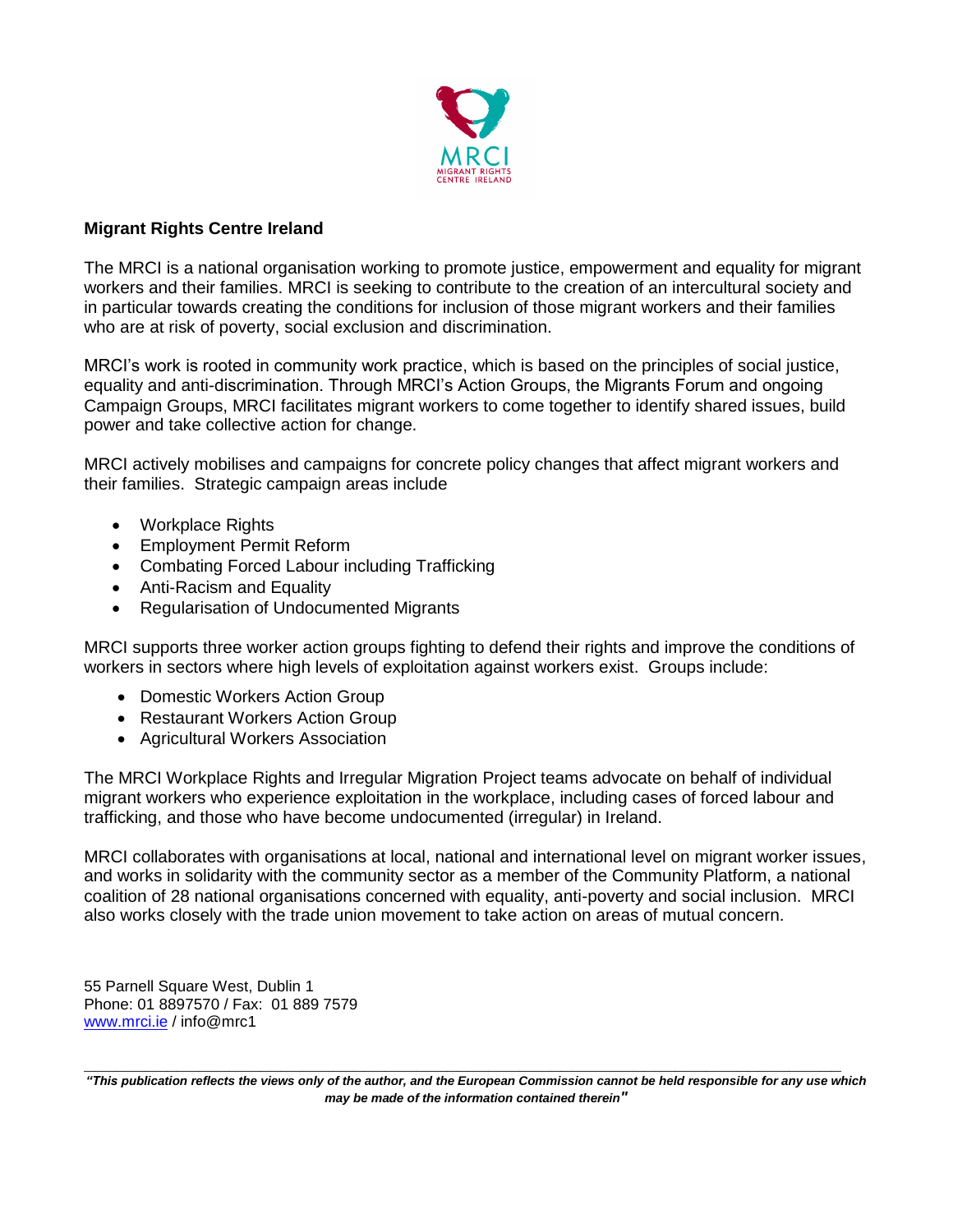## **FOREWORD**

Trafficking in human beings has attracted considerable public and political attention in recent years. With this attention has come greater awareness that trafficking for forced labour exists in every country including Ireland, where it has been identified in a variety of sectors including agriculture, construction, domestic work and restaurant work. During the last years, some high profile cases have shed light on the horrors of this extreme form of labour exploitation. In 2005, the plight of Turkish construction workers housed in prison-like accommodation, receiving low pay, subject to intimidation and the virtual theft of their wages into bank accounts in Holland, generated significant public debate about the gross exploitation of migrant workers in Ireland. In February 2004, the death of 23 Chinese cockle pickers in Morecambe Bay in the United Kingdom sparked discussion and action on labour exploitation and tougher penalties for exploitative employers.

And yet, while many initiatives have grown in response to these stark forms of labor exploitation, including within the framework of trafficking in human beings, there remains a vast gulf between the political response to trafficking and the reality of experiences of forced labour. Considerable weaknesses in addressing forced labour remain. They rest largely on the move away from a focus on exploitation and forced labour to solely focusing on trafficking concerns. This obfuscates the real problem of tackling the larger issue forced labour as a whole.

This approach has led to a critical situation where the issue of forced labour has become divorced from that of trafficking in human beings. Legislators, policy makers, crime prevention officers and practitioners now face the challenge of expanding the trafficking framework to incorporate victims of forced labour and affording them the same rights and protections as outlined under the Council of European Convention.

As a society concerned with upholding human rights, the over-reliance on the narrow framework of trafficking to tackle this issue in real terms remains alarming. If we are serious about eradicating the crime of forced labour including trafficking, the need for other complementary policy measures must be recognized and developed. A number of critical areas need to be addressed and the *Emerging Good Practice* section of this report maps some of the responses that have been effective in tackling forced labour including trafficking..

Ensuring the rights of undocumented migrants and finding solutions to regularise their status will ensure that this group is less at risk of exploitation and forced labour. Binding workers through guest worker and work permit systems creates the conditions for exploitation and attention needs to given to balancing the needs of the economy with the rights of workers, while imposing and enforcing harsher penalties on employers who exploit their workers. In a time of recession, austerity and uncertainly, it is now more important than ever to uphold labour standards, promote decent work, enforce rigorously our labour laws and protect rather than ignore the most vulnerable in our societies.

Siobhán O"Donoghue **Director**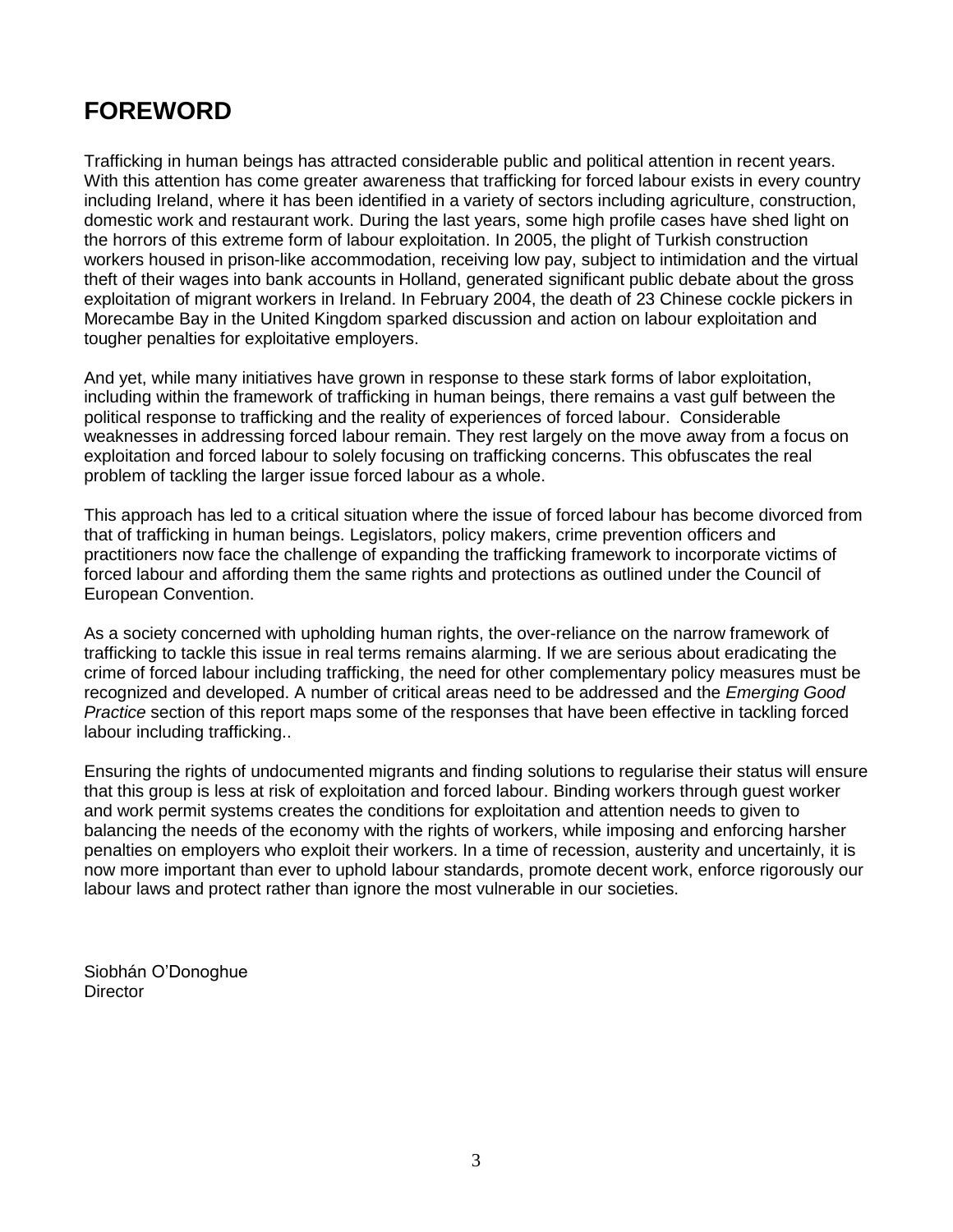## **Contents**

<span id="page-3-0"></span>

| <b>TRAFFICKING FOR FORCED LABOUR IN IRELAND &amp; THE UNITED KINGDOM: ISSUES &amp;</b> |  |
|----------------------------------------------------------------------------------------|--|
|                                                                                        |  |
|                                                                                        |  |
|                                                                                        |  |
|                                                                                        |  |
|                                                                                        |  |
|                                                                                        |  |
|                                                                                        |  |
|                                                                                        |  |
|                                                                                        |  |
|                                                                                        |  |
|                                                                                        |  |
|                                                                                        |  |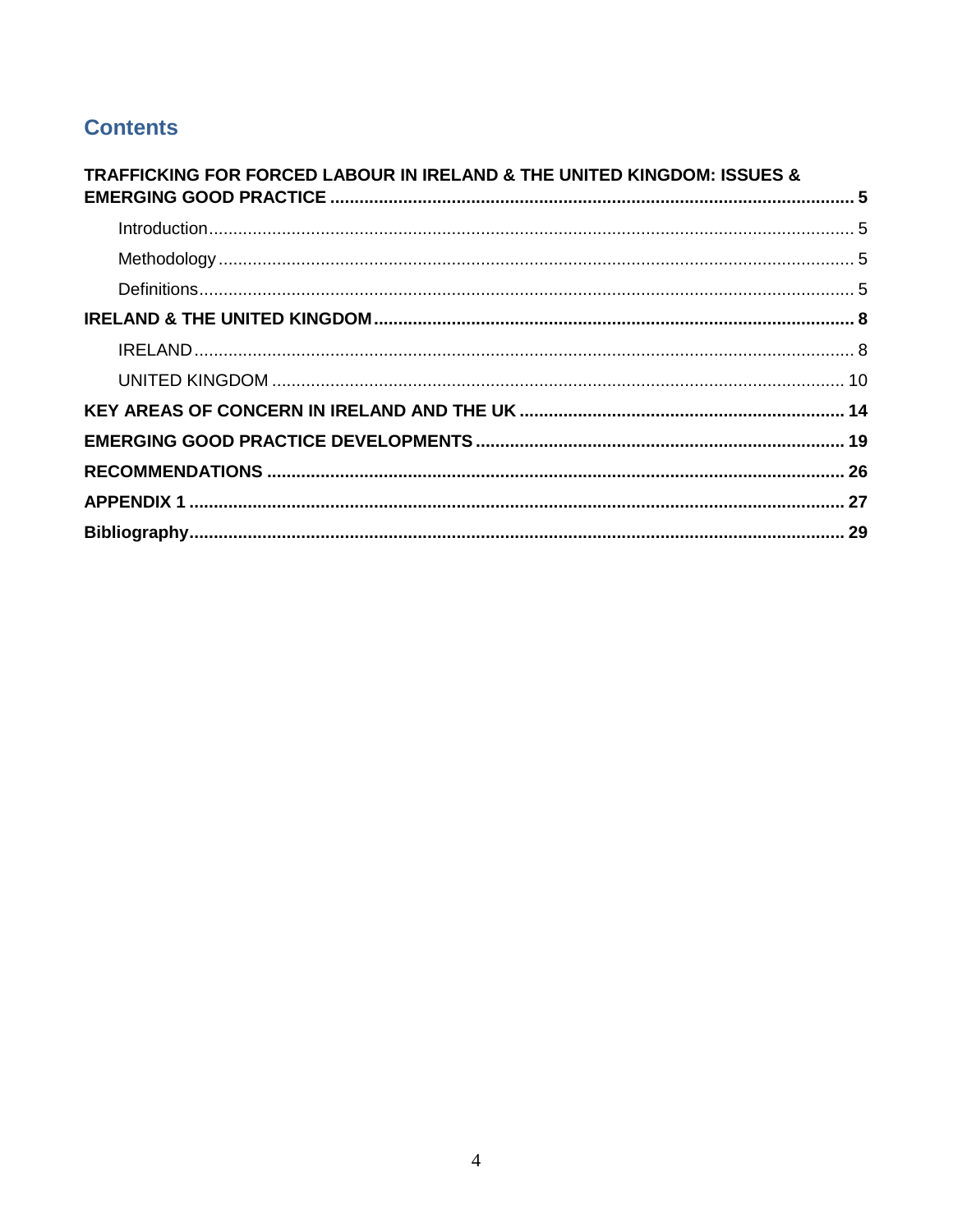## **TRAFFICKING FOR FORCED LABOUR IN IRELAND & THE UNITED KINGDOM: ISSUES & EMERGING GOOD PRACTICE**

#### <span id="page-4-0"></span>**Introduction**

In Ireland and the United Kingdom, both countries have made significant progress in implementing legislation and policy initiatives in respect of extreme exploitation within the framework of trafficking in human beings. Non Governmental Organisations (NGOs) and International Non Governmental Organisations (INGOs) are working to support, empower and lobby with and for trafficked people. However, despite this progress, concerns have been expressed regarding the effectiveness of this work. It is still that case that few victims of trafficking for forced labour are officially identified and protected and few perpetrators are actually prosecuted and convicted. Although a range of protection measures have been put in place, some NGOs are questioning whether it is of benefit to be identified as a victim of trafficking, given the inadequacies of the provisions that are in place**.** Further concerns arise about responses being limited to the current counter trafficking framework alone, and not linked to labour market policies, or undocumented workers" rights and employment standards with the development of a specific focus on forced labour.

The aim of this report is to explore responses to trafficking and forced labour, and to identify good practice models and examples in Ireland and the UK. The research intends to contribute to more effective and efficient efforts in dealing with anti-trafficking initiatives by examining opportunities and critiquing institutional responses to the problem. The report also highlights key areas of concern in responding to trafficking and the broader issue of forced labour.

## <span id="page-4-1"></span>**Methodology**

MRCI participated in this research as a partner organisation in an EU-funded initiative coordinated by the Churches' Commission for Migrants in Europe (CCME). The project 'Going Beyond' seeks to explore the issue of trafficking for forced labour in five regions in Europe. The regions include (1) Italy and Spain , (2) Greece and Cyprus, (3) The Czech Republic

and Poland (4) Ireland and the UK, and (5) Romania and Moldova. MRCI is the regional focal point for Ireland and UK. The research sought to identify and map emerging good practice models in Ireland and the UK. If none were identified, the research aimed to highlight this, and to critique the institutional response to the problem and highlight key areas of concern in responding to trafficking and to forced labour.

The research was conducted using qualitative methods of semi-structured interviews and desk-based research. A total of 15 interviews and one round table discussion<sup>1</sup> were conducted with key individuals, from nongovernmental and state agencies, who were directly involved in the area of human trafficking, migration, workers" rights and employment protection. The empirical work was supplemented by documentary analysis of trafficking legislation, state agencies, NGOs reports, press releases, conference reports and presentations. The research was carried out over a seven-month period from July 2009 to January 2010.

> *Methodological Limitations*

Anti-trafficking initiatives in Ireland and the UK are relatively new, and may change as organisations" knowledge of trafficking evolves. Furthermore, financial constraints, changes and reductions in personnel could also impact on initiatives identified. Therefore, it is beyond the scope of the project to offer a definitive list of good practice models, emergent or otherwise. The aim is to identify effective responses which build on and go beyond existing practices, and to contribute to the identification, assistance and protection of trafficked people, with a specific focus on forced labour.

#### **Definitions**

 $\overline{a}$ 

<span id="page-4-2"></span>*Forced Labour*

Forced labour is an extreme form of exploitation and is defined by the ILO as a situation in which

 $1$  A list of the organisations interviewed is contained in Appendix A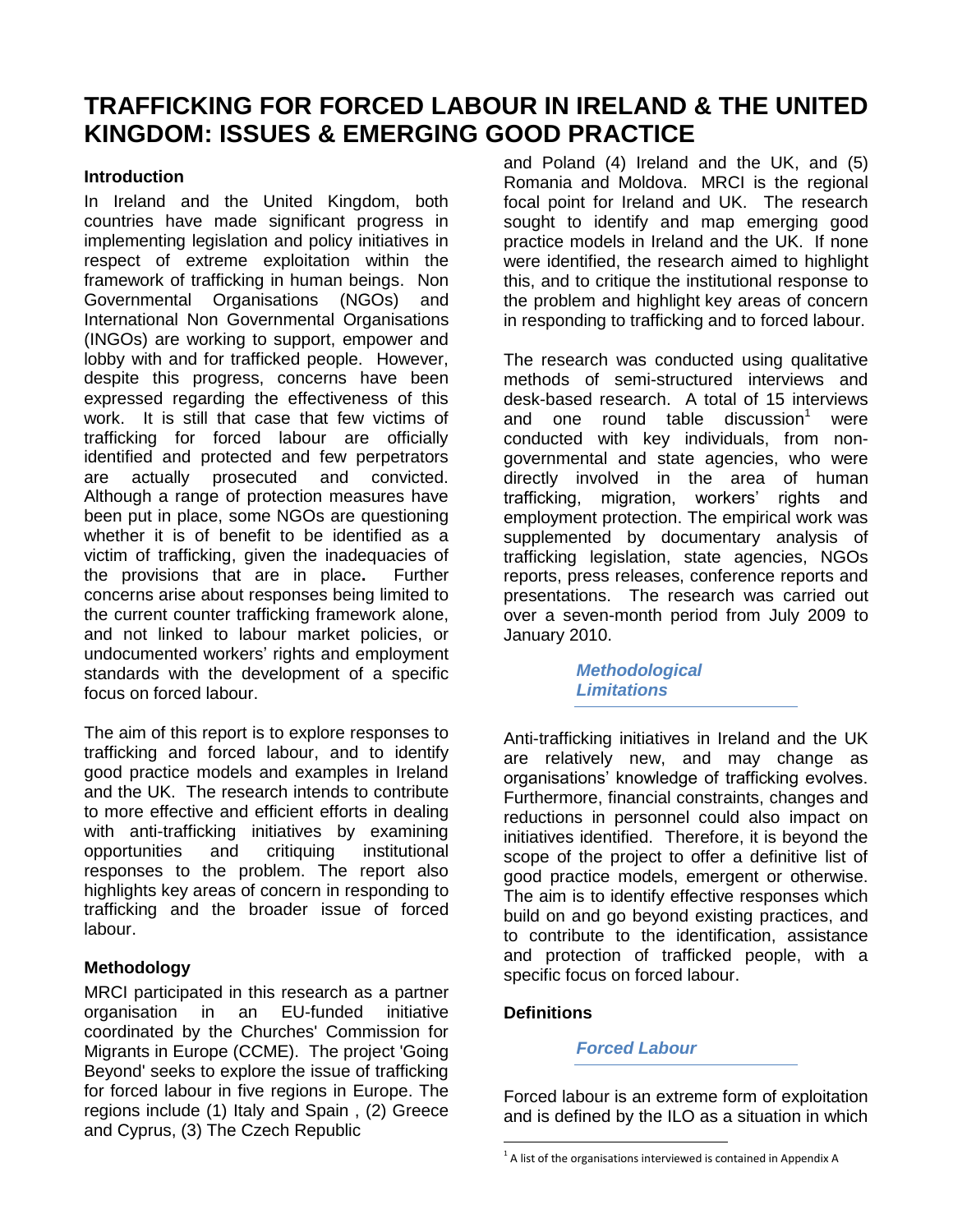people enter work or service under false pretences and cannot leave it without punishment or the threat of punishment. It estimates that at least 12.3 million people live in situations of forced labour worldwide, some 360,000 in industrialised countries<sup>2</sup>. The ILO also believes that forced labour is present in some form on all continents, in almost all countries, and in every kind of economy and that in times of economic and financial crises vulnerable workers, particularly migrants, are more exposed to forced labour.

According to Anti-slavery International, "almost all slavery practices, including trafficking in people and bonded labour, contain some element of forced labour"<sup>3</sup>. They cite that the vast majority of cases of forced labour are used by private individuals seeking to make profits from the exploitation of other people. Forced labour involves a complex set of dynamics. It involves unequal power relationships, where coercion is used to extract consent in a range of overt and subtle ways. People in situations of forced labour are frequently from minority or marginalised groups and often face multiple forms of discrimination in their respective societies. Gender, ethnicity and class are often key determinants in situations of forced labour.

#### *Trafficking in Human Beings*

Forced labour is most commonly discussed within the context of trafficking in human beings, as a subset of a wider problem. Consequently there is a need to comprehend the framework which has developed around human trafficking (THB) as it deals with forced labour. Just as in forced labour, THB also involves a complex set of dynamics, and is often difficult to prove beyond reasonable doubt. In addition, due to the complexity of individual cases and rigid definitions, identification of people in situations of trafficking for forced labour often becomes problematic.

Generally speaking, the UN"s Protocol to Prevent, Suppress, and Punish Trafficking in Persons, Especially Women and Children (often referred to as the Palermo Protocol) laid down

<sup>3</sup> [http://www.antislavery.org/english/slavery\\_today/forced\\_labour.aspx](http://www.antislavery.org/english/slavery_today/forced_labour.aspx)

the foundations for international action against human trafficking. It contributed towards creating international consensus on our understanding of human trafficking. It defines trafficking as "the recruitment, transport, transfer, harbouring or receipt of a person by such means as threat or use of force or other forms of coercion, of abduction, of fraud or deception for the purpose of exploitation." The definition consists of three key elements:

- 1) The **action** of trafficking, which means the recruitment, transportation, transfer, harboring or receipt of persons.
- 2) The **means** of trafficking, which includes threat of or use of force, deception, coercion, abuse of power or position of vulnerability.
- 3) The **purpose** of trafficking, which is always exploitation. In the words of the Trafficking Protocol, Article 3 "exploitation shall include, at a minimum, the exploitation of the prostitution of others or other forms of sexual exploitation, forced labor or services, slavery or practices similar to slavery, servitude or the removal of organs.<sup>4</sup>

Although the UN definition marks important progress in developing international consensus on the definition of human trafficking, many commentators have pointed to the ongoing difficulties in drawing clear and consistent boundaries between human trafficking and migrant smuggling. It is often unclear whether a person is trafficked or smuggled at the beginning of his or her journey, as deception and exploitation may not be apparent until they arrive at destination. There have also been many cases of smuggled people experiencing exploitation and becoming indebted to their smugglers. This has led to suggestions that this discrete categorisation of "trafficking" and 'smuggling' is artificial and unhelpful<sup>5</sup>.

It is important to note that the Palermo Protocol on trafficking is not a human rights instrument

 $\overline{a}$ 2 *The Cost of Coercion*, Global Report under the follow-up to the ILO Declaration on Fundamental Principles and Rights at work (ILO: June 2009)

<sup>&</sup>lt;sup>4</sup> UN Convention against Translational Organized Crime, Protocol to Prevent, Suppress, and Punish Trafficking in Persons, especially Women and Children 2000, Article 3

<sup>&</sup>lt;sup>5</sup> Lee, Maggy (ed.) (2007) Introduction: Understanding Human Trafficking in *Human Trafficking*, UK: Willan Publishing : 11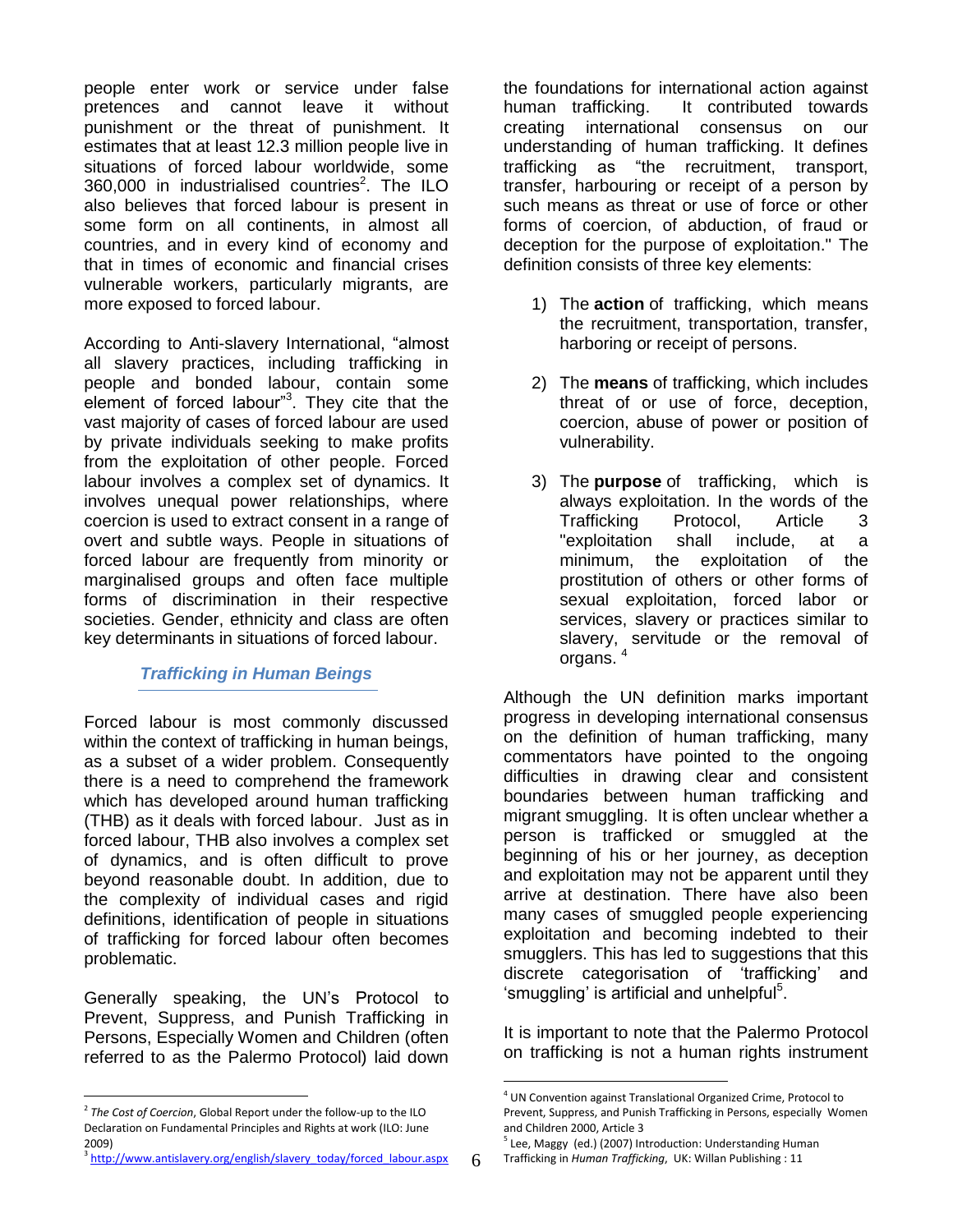and it has been argued that it is a strong basis for law enforcement but contains weak language on human rights protections and victim assistance<sup>6</sup>. . At a recent conference organised by the International Organisation for Migration (IOM) it was pointed out that the definition of trafficking is so complex that it can be interpreted in many ways, depending on government policies or ideology<sup>7</sup>. . Despite these difficulties, national legislation on trafficking in Ireland and the UK is informed by the definition as set out in the Palermo Protocol.

Anti-trafficking legislation, however, is in itself not sufficient to combat all forms of forced labour, as not all forced labour situations are the result of human trafficking. The ILO Convention No. 29 (Forced Labour Convention), ILO Convention No. 105 (the Abolition of Forced Labour Convention) and Article 4 of the European Convention on Human Rights (ECHR), impose obligations on the Irish and the UK States to protect people from slavery, servitude or forced or compulsory labour. This immediately presents a problem with using the trafficking framework alone, as it does not make provision for this.

 $^6$  Jordan, A (2002) The Annotated Guide To The Complete UN Trafficking Protocol. Washington: International Human Rights Law Group:. 2-3 7 IOM International Conference on Trafficking May 2009 [http://www.wunrn.com/news/2009/06\\_09/06\\_08\\_09/060809\\_trafficki](http://www.wunrn.com/news/2009/06_09/06_08_09/060809_trafficking.htm) [ng.htm](http://www.wunrn.com/news/2009/06_09/06_08_09/060809_trafficking.htm)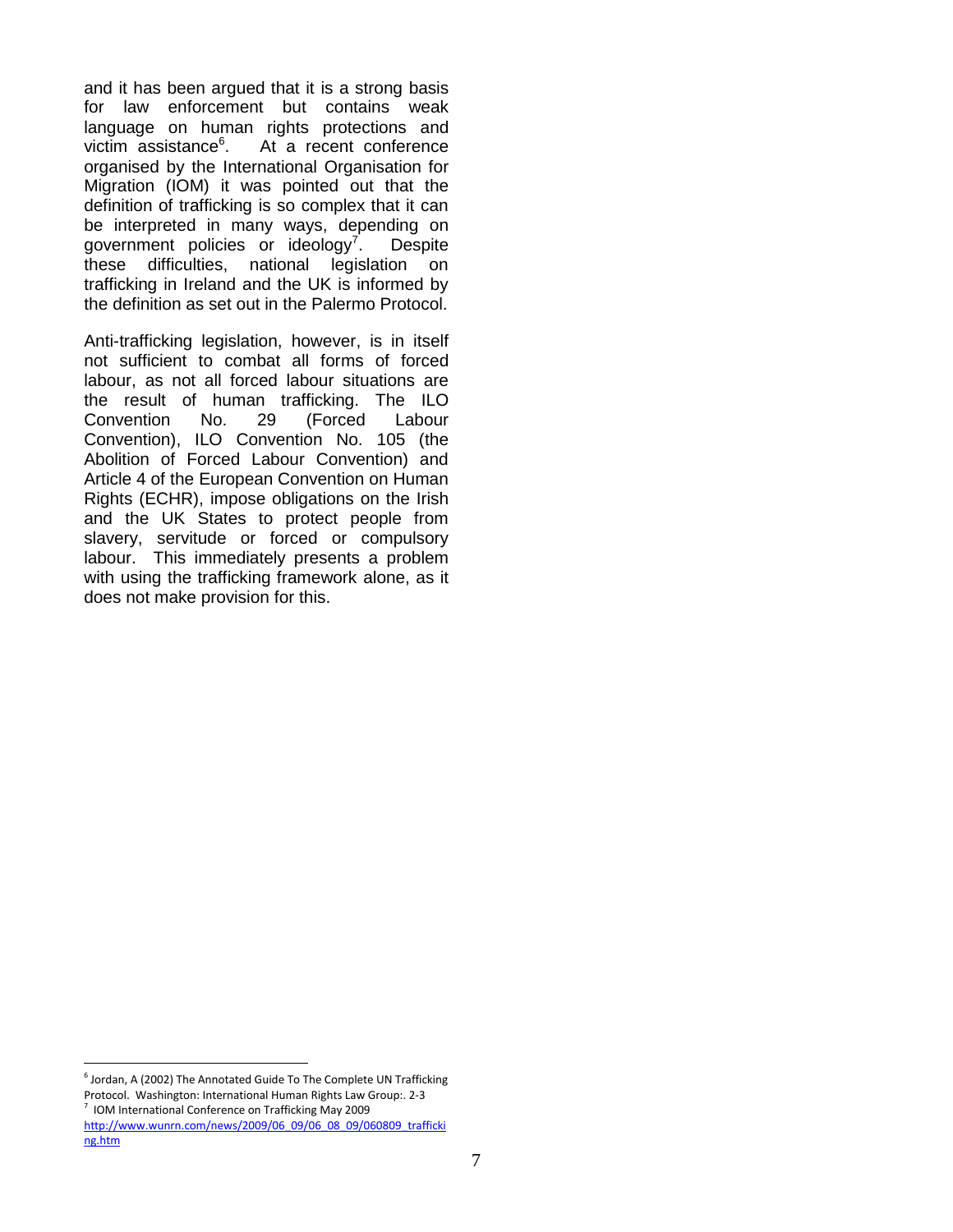## **IRELAND & THE UNITED KINGDOM**

### **IRELAND**

#### *National Legislation and International Conventions*

Until recently, Ireland had an inadequate legal framework for dealing with Trafficking in Human Beings. The Criminal Law (Trafficking in Persons and Sexual Offences) Bill 2006, while referring to trafficking, dealt with smuggling. Its main objective was to criminalise the act of smuggling or illegal entry of people into Ireland. The Criminal Law (Human Trafficking) Act, 2008, enacted in June of that year put into Irish law a definition of trafficking modelled closely on the UN"s anti-trafficking Palermo Protocol. The main purpose of the legislation is to create offences criminalising trafficking in persons for the purposes of sexual or labour exploitation or the removal of their organs, and to provide severe penalties for anyone found guilty of committing the offences. A person found guilty of trafficking is liable to a maximum penalty of life imprisonment and, at the discretion of the court, an unlimited fine.

In addition to the trafficking legislation, other criminal legalisation can be used to protect trafficked people, for example legislation on assault and false imprisonment. Furthermore the entire range of statutory employment rights and protections available in Ireland are applicable equally to non-Irish and Irish workers. The most relevant legislation in this area includes the Organisation of Working Time Act 1997, the National Minimum Wage Act 2000 and the Unfair Dismissals Acts 1997 to 2001.

The Irish government has ratified both the UN Protocol to Prevent, Suppress, and Punish Trafficking in Persons, Especially Women and Children and the Council of Europe Convention against Trafficking in Human Beings. The establishment of the Anti-Human Trafficking Unit (AHTU), in 2008, was instrumental in this.

#### *Relevant Policy Initiatives*

The AHTU operates within the Department of Justice and Law Reform, and is exclusively dedicated to co-ordinating and facilitating the implementation of the national strategy to address human trafficking. In addition to

working closely with An Garda Síochána and the Irish Naturalisation and Immigration Service (INIS) it also engages with the NGO community working with trafficked people through a number of state-civil society working groups. It has published a National Action Plan to cover the period 2009-2012. The ATHU also replicated an UK awareness raising campaign called the "Blue Blindfold" campaign, which used the slogan "Don"t close your eyes to human trafficking".

The Minister for Justice and Law reform also established a High Level Interdepartmental Group on Combating Trafficking in Human Beings. The executive director of the Anti-Human trafficking Unit is a key member of this group. It includes representatives of An Garda Síochána and other relevant Departments and Offices. Its role is to draw up the National Action Plan to prevent and combat trafficking and to monitor its implementation. .

A specialised Human Trafficking Investigation and Co-ordination Unit (HTICU) within the GNIB has been set up with responsibility for overseeing all investigations involving human trafficking providing advice, guidance and operational support for investigations. Its role also involves keeping statistics and monitoring trends in human trafficking in Ireland.

## *National Referral Mechanism*

Protection measures are not included in the Criminal Law (Human Trafficking) Act, 2008, and limited protections will be contained in the forthcoming Immigration, Residence and Protection Bill. Administrative arrangements reflecting these provisions were introduced in June 2008 and will remain in place until the Immigration, Residence and Protection Bill is enacted. These arrangements in effect create a National Referral Mechanism (NRM) and identify An Garda Síochána as the "competent authority". A competent authority makes the decision on someone"s status as a trafficking victim. They provide that a person, who has been identified by a member of An Garda Síochána, not below the rank of Superintendent in the Garda National Immigration Bureau (GNIB), who receives a "Reasonable Grounds Decision", shall be granted permission to remain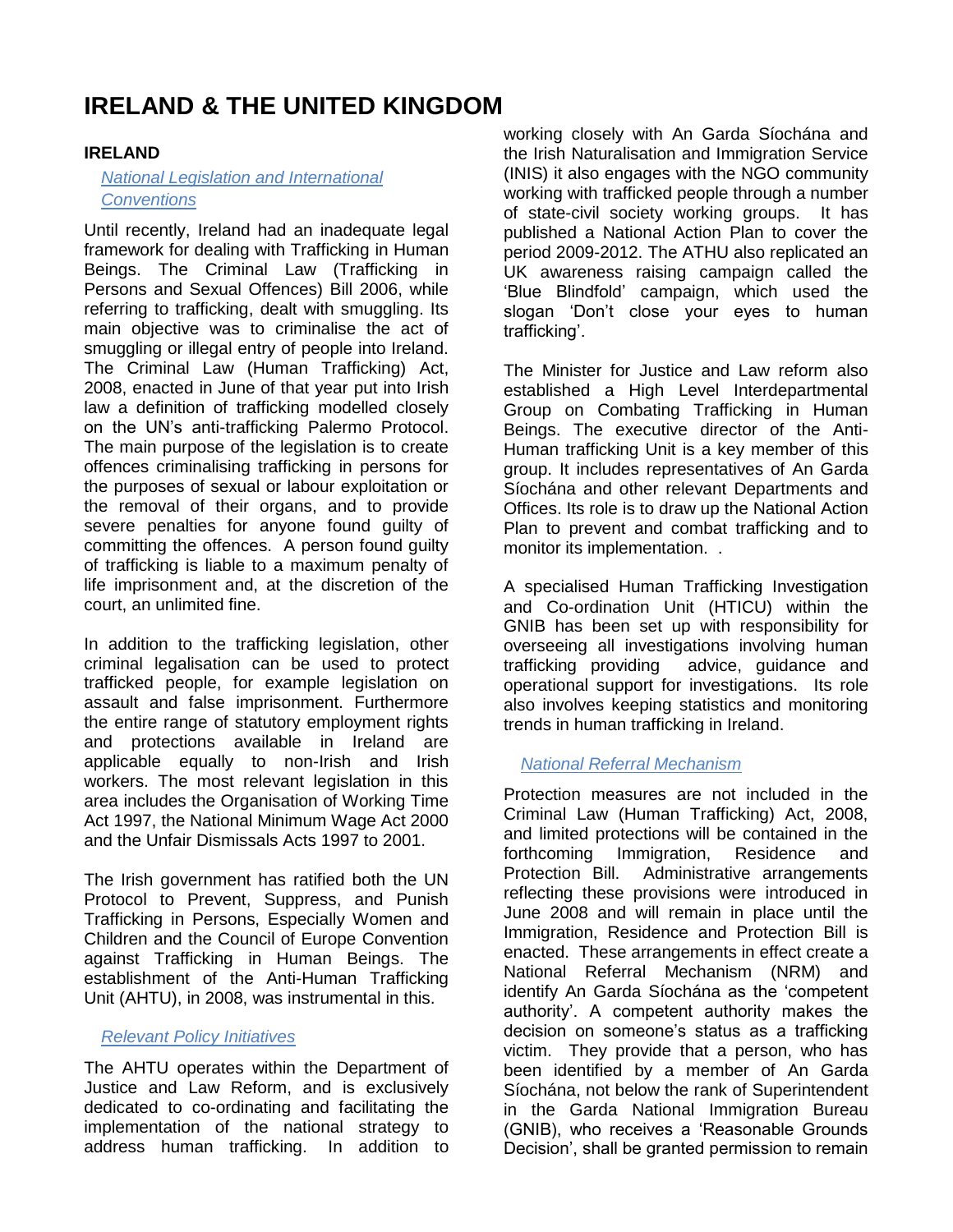lawfully in the State for a 60-day (extendable) recovery and reflection period. In addition, the arrangements also allow for the provision of a six-month temporary residence permit to allow the suspected victim<sup>8</sup> to assist An Garda Síochána in relation to an investigation or prosecution. The granting of a temporary residency permit does not create any right to long term or permanent residence.

The State has also put in place measures to assist suspected victims in their physical, psychological and social recovery. The Reception and Integration Agency (RIA) is providing accommodation to suspected victims referred by GNIB during the 60-day recovery and reflection period. This accommodation is the same as that provided to newly-arrived asylum seekers in a direct provision reception centre. Where possible, there will be a medical centre on site at the reception centre for those who wish to avail it. The personal allowance of €19.10 per week that asylum seekers receive is also available to potential victims of trafficking.

Free legal aid is available through the legal aid board and the Health Service Executive (HSE) has responsibility in the development of care plans. Referrals to services and agencies are made by an Garda Síochána. Access to financial and medical services is dependent on availing of RIA accommodation. Under the National Action Plan, the GNIB has an obligation to provide crime prevention advice to victims of human trafficking. Crime Prevention Officers meet with potential victims, provide security advice, and assess any potential risk. If they believe someone to be at risk they advise the Human Trafficking Investigation and Coordination Unit which decides what measures need to be put in place to protect the individual<sup>9</sup>.

#### *Investigation and Convictions*

In 2009, 68 incidents of human trafficking involving 66 persons were identified by An Garda Síochána. 52 of these incidents relate to possible offences under the Criminal Law (Human Trafficking) Act, 2008. Investigations are ongoing and are at various different

stages<sup>10</sup>. These figures refer to both trafficking for sexual exploitation and labour exploitation and are not disaggregated. It has not been possible to obtain figures for forced labour alone, however to date in Ireland no one has been convicted of trafficking for labour exploitation. The HTICU has forwarded a case to the Director of Public Prosecutions (DPP) in relation to trafficking for forced labour. The GNIB acknowledges that convictions and prosecutions are important, but believe their primary role is to remove people from dangerous situations. International and crossborder co-operation between police forces takes place regularly. For example, as a result of a joint investigation by Gardaí and Romanian police, three people in Romania were successfully prosecuted for trafficking for forced labour, firearms and money laundering offences. The head of the group was convicted for seven years and the other two members were each convicted for five years. The HTICU works closely with the United Kingdom Human Trafficking Unit (UKHTU) and through Europol they liaise with experts in this area throughout the EU. **11**

#### *Support and Empowerment of Victims*

The MRCI is the sole organisation in Ireland dealing with people trafficked for labour  $exploitation<sup>12</sup>$ . The problem has become an important focus of their work in the past few years. They undertook the first exploration into the existence of trafficking for forced labour in Ireland in 2006, with the publication in association with Dublin City University, "*No Way Forward, No Going Back, Indentifying the problem of trafficking for forced labour in Ireland".* At the time of publication MRCI highlighted the difficulties in identifying victims of trafficking for forced labour without legislation and specific protections in place.

MRCI advocates for, and together with, people who have been in situations of forced labour and who have been trafficked. They believe that responses that support a person"s reengagement with society, building on existing skills, re-establishing self esteem are of central

 $\overline{a}$  $8$  The term victim is used in a legal sense (a victim of a crime); it does not deny or intend to negate the fact that people have agency and make choices, even under difficult circumstances.

<sup>&</sup>lt;sup>10</sup> Figures obtained from the AHTC

 $11$  GNIB interview

 $12$  There are a range of organisations that offer support to people trafficked for sexual exploitation such as Ruhama, The Sexual Violence Centre, Cork and The Immigrant Council of Ireland.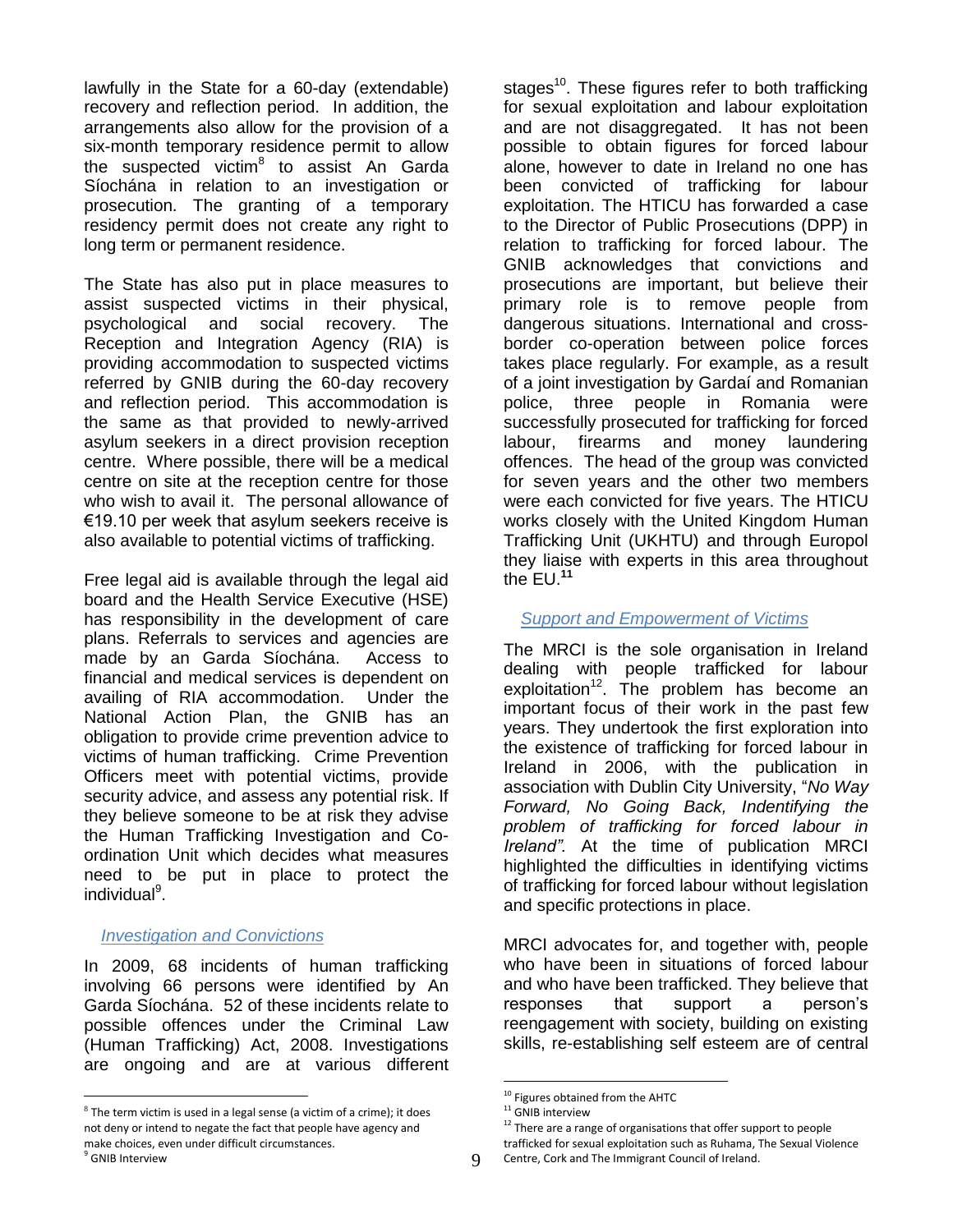importance to rebuilding a person's life. The experience of MRCI is that, with the correct conditions, individuals who have experienced trafficking and forced labour are more than willing to engage in actions that seek to prevent trafficking and to support others in similar situations. MRCI's response is based on a community work approach which seeks to empower workers in these situations. They established the Domestic Workers Action Group, the Restaurant Workers Action Group and the Agricultural Workers Association to promote the participation of workers to redress the power imbalances often at play in these sectors of employment, sectors where forced labour and trafficking are prevalent.

### *Compensation*

There are a number of methods of obtaining compensation available to victims in Ireland. The Criminal Justice Act 1993 sets out the power of the court to order an offender to pay compensation to an injured party. Suspected victims of trafficking may also take a civil action to obtain damages. In addition, people who have been trafficked for the purposes of labour exploitation can seek legal redress and unpaid wages through a number of state redress bodies which deal specifically with employmentrelated rights and entitlements $^{13}$ . These include the Labour Relations Commission (LRC), the Employment Appeals Tribunal (EAT), the Labour Court and the Equality Tribunal. Another means by which compensation is provided is through the Criminal Injuries Compensation Tribunal which administers a scheme called the Scheme of Compensation for Personal Injuries Criminally Inflicted <sup>14</sup>

MRCI has successfully utilised existing employment law to access redress for some victims for forced labour. For example, in 2008, a migrant worker from Pakistan was represented by MRCI at the LRC and awarded €116,000 in unpaid wages and compensation. Reference was made in the Rights Commissioner"s recommendation to elements of exploitation in this case that amounted to

 $\overline{a}$ 

forced labour. However, a person's legal status can impact on their ability to access redress through these channels if their employment rights have been violated. This stems from the traditional position that, where the employee is not legally entitled to work, their contract of work is illegal and therefore unenforceable. This right to seek redress for undocumented workers is currently not legislated for, which in effect reinforces exploitation and forced labour. Furthermore the Irish Labour Inspectorate has recently indicated that they cannot or will not seek monies owed to undocumented workers.

## <span id="page-9-0"></span>**UNITED KINGDOM**

### **National Legislation and International Conventions**

Until recently there were no specific antitrafficking laws in the UK. There was no clear distinction between laws regulating human trafficking, smuggling migrants and prostitution. Traffickers were prosecuted under general criminal law related to living from immoral earnings and immigration offences. In 2003, the Government introduced the first statute in relation to human trafficking. The Sexual Offences Act 2003 established wide-ranging offences of trafficking of people into, within or from the UK for sexual purposes. Equivalent Scottish provisions are contained in the Criminal Justice (Scotland) Act 2003. The punishment for these offences is a maximum of 14 years of imprisonment. However, neither of these acts included any offences of trafficking for labour or other exploitation. In 2004 the Government enacted the Immigration and Asylum (Treatment of Claimants, etc) Act, which introduced new offences of trafficking for labour and other exploitation including organ removal or benefit fraud. Like the other trafficking offences it attracts a maximum penalty (on conviction on indictment) of 14 years imprisonment and/or a fine. There are also several provisions in the Children Act 1989 which are relevant to the prohibition of trafficking, and the investigation, prosecution and punishment of traffickers. The House of Commons Home Affairs Committee (2009) point out that the legislation is complex as it is not all gathered together in one statute<sup>15</sup>. Under

<sup>&</sup>lt;sup>13</sup>National Action Plan to Prevent and Combat Trafficking in Human Beings in Ireland 2009-2012

[http://www.inis.gov.ie/en/JELR/Pages/National%20Plan%20to%20Prev](http://www.inis.gov.ie/en/JELR/Pages/National%20Plan%20to%20Prevent%20and%20Combat%20Trafficking%20of%20Human%20Beings%20in%20Ireland%202009) [ent%20and%20Combat%20Trafficking%20of%20Human%20Beings%20i](http://www.inis.gov.ie/en/JELR/Pages/National%20Plan%20to%20Prevent%20and%20Combat%20Trafficking%20of%20Human%20Beings%20in%20Ireland%202009) [n%20Ireland%202009](http://www.inis.gov.ie/en/JELR/Pages/National%20Plan%20to%20Prevent%20and%20Combat%20Trafficking%20of%20Human%20Beings%20in%20Ireland%202009)  $\frac{1}{14}$  Ibid

 $\overline{a}$ <sup>15</sup> House of Commons, Home Affairs Committee, The Trade in Human Beings: Human Trafficking in the UK (2009)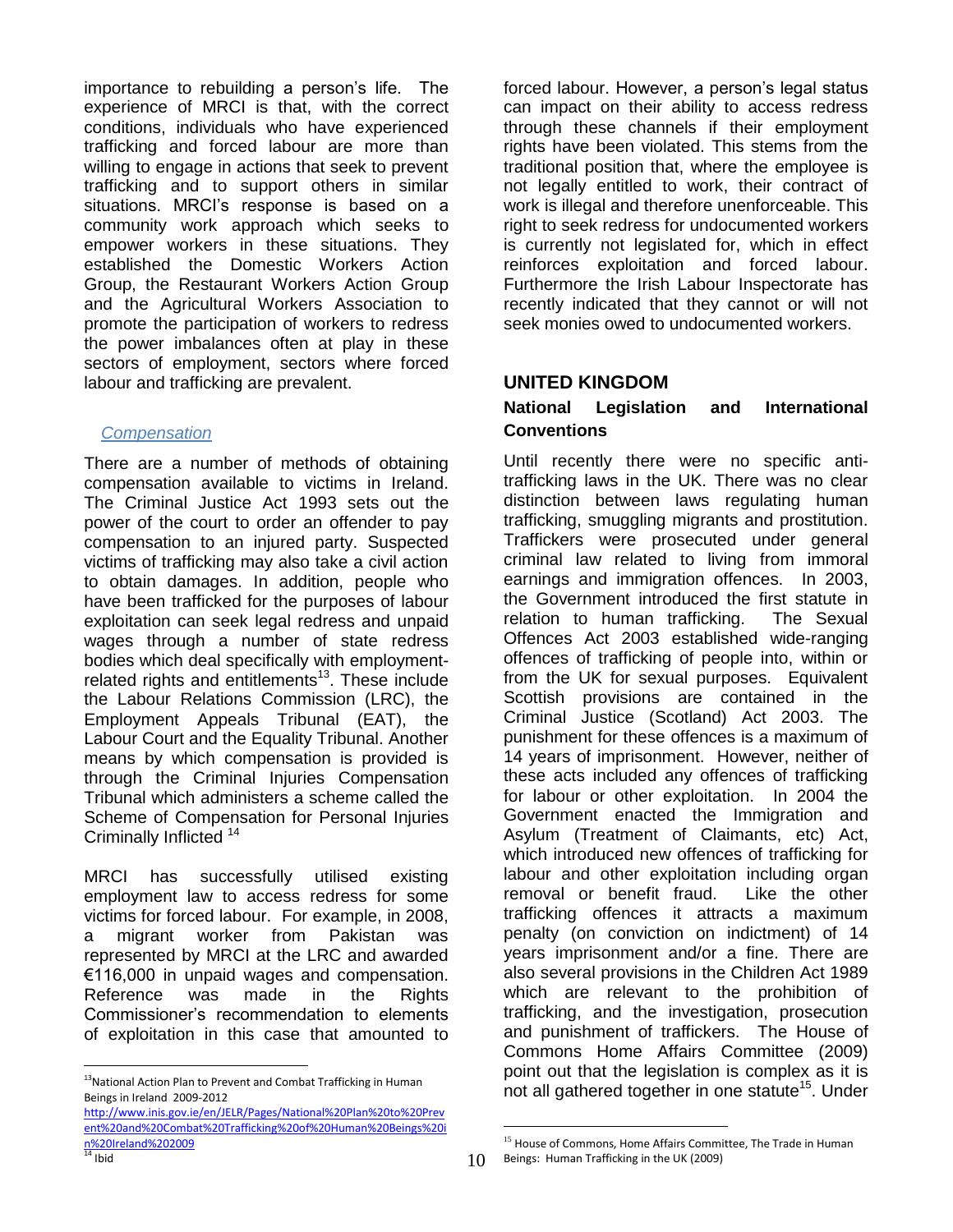the Immigration, Asylum and Nationality Act 2006, employers who employ "illegal" migrants are subject to a civil penalty, or, if they knowingly employ "illegal" migrants, a maximum penalty of two years' imprisonment and unlimited fine can be imposed.

The UK has signed and ratified the UN"s Protocol to Prevent, Suppress, and Punish Trafficking in Persons, Especially Women and Children (often referred to as the Palermo Protocol). The UK has also signed and recently ratified the Council of Europe Convention against Trafficking in Human Beings. This came into force on the  $1<sup>st</sup>$  April 2009 and required a number of legislative, policy and procedural changes to be introduced to enhance existing arrangements, most notably relating to victim identification and protection.

#### *Relevant Policy Initiatives*

In October 2006 the United Kingdom Human Trafficking Centre (UKHTC) was established to provide a central point for the development of expertise and cooperation in relation to the trafficking of human beings. In March 2007 the Government launched its Action Plan on Tackling Human Trafficking. The purpose of the plan is to

- 1. Draw together all the work that is currently underway across government and other agencies on human trafficking
- 2. Identify gaps in existing work which require further consideration
- 3. Increase transparency and accountability on delivery of their objectives
- 4. Provide a platform for developing a more strategic and holistic approach to tackling human trafficking.

The action plan pointed out that up until then the main focus was on trafficking for sexual exploitation and there was a need to move beyond this and to focus on other forms of human trafficking such as child trafficking and trafficking for forced labour.

Many of the actions proposed in the Action Plan involve the UKHTC. The Centre brings together

 $\overline{a}$ 

staff and officers from the police, UKBA, Crown Prosecution Service, Serious Organised Crime Agency (SOCA) and social services. The UKHTC ran a "Blue Blindfold" awareness-raising campaign which included posters on public transport and television advertisements. It used the slogan "Don"t close your eyes to human trafficking". Its operational work is organised into five core working groups in the areas of victim care, prevention, research, learning and development and operations and intelligence.

#### *National Referral Mechanism (NRM)*

Having ratified the Council of Europe Convention, the UK was obliged to create a NRM. For the UK the competent authority is jointly the UK Border Agency (UKBA) for potential victims who are within the Immigration or Asylum systems, and the UKHTC where they are EU citizens. This process was put in place in April 2009.

Fount-line professionals can refer individuals, in cases presenting indicators of trafficking, to the designated competent authorities, within five working days (this may be extended where necessary) and the competent authority will issue a 'Reasonable Grounds Decision'. <sup>16</sup> If a positive decision is given the individual is granted a 45-day, extendable recovery and reflection period during which time they can access accommodation and supports (if not already in receipt of these) including legal advice, and will not be removed from the country if subject to immigration control. Before the end of the reflection period a "conclusive decision" or a decision to extend the recovery period is made by the Competent Authority. Before the end of a reflection period, a trafficked person may be granted a renewable residence permit, a minimum of one year in duration, on one of two grounds; participation with a criminal investigation, or due to their personal circumstances. However, even if a positive conclusive decision is given there is no guarantee that a residence permit will be granted, and if it is granted there is no guarantee that it will be renewed.

The figures below refer to the number of referrals of potential victims of trafficking that

[http://www.statewatch.org/news/2009/may/uk-hasc-trafficking](http://www.statewatch.org/news/2009/may/uk-hasc-trafficking-report-vol1.pdf)[report-vol1.pdf](http://www.statewatch.org/news/2009/may/uk-hasc-trafficking-report-vol1.pdf)

 $16$  During this period the potentially trafficked person is entitled to access support services.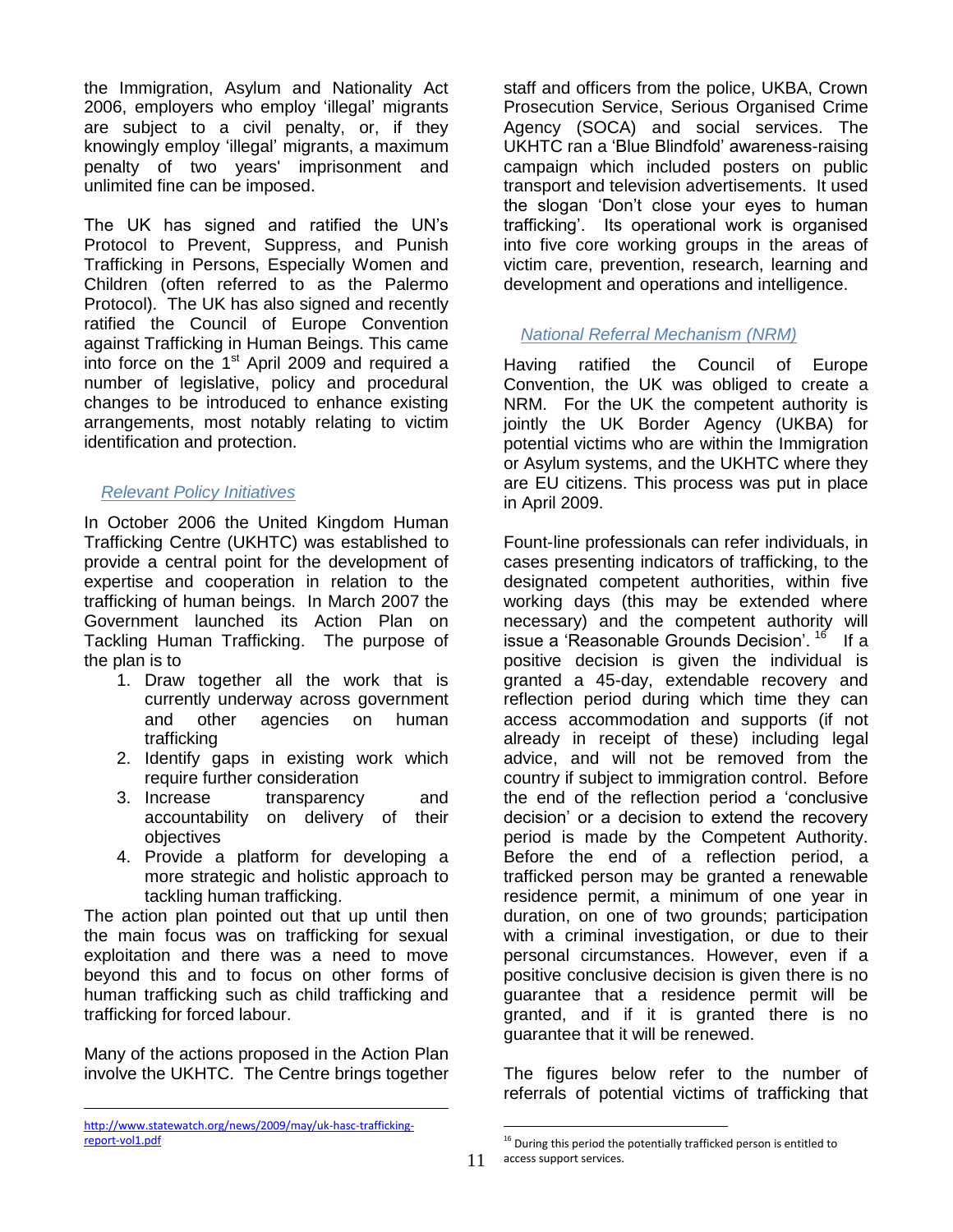have been made to the NRM from 1<sup>st</sup> April 2009 to 31<sup>st</sup> December 2009.

| Sexual<br><b>Exploitation</b> | Forced Labour<br>and<br><b>Domestic Servitude</b> | <b>Not</b><br>Known |
|-------------------------------|---------------------------------------------------|---------------------|
| 228                           | 230                                               | 69                  |

From the cases referred into the NRM, 85 have received positive conclusive grounds decisions. Of these 85 decisions, 30 have been granted a residence permit or other form of leave to remain and 40 are EU or British nationals whose stay in the UK is not subject to immigration control. In answering questions in a house of commons debate on human trafficking, the Secretary of State for the Home Department, Mr Wollas, MP said "*Tracking victims beyond the reflection and recovery period is limited if there is no longer a risk to their safety or health and they have the right to remain in the UK (UK and EEA victims in particular). This makes it difficult to confirm the numbers of voluntary returns in this category. There is currently no record of any enforced return of individuals conclusively found to be victims of trafficking returned to their own country*"**. 17**

#### *Investigation and Convictions*

There have been very few convictions of trafficking for labour exploitation in the UK. There are difficulties for police and prosecutors in obtaining sufficient proof for such a complex criminal offence<sup>18</sup>. In some cases where it was not possible to get the required proof police utilised other legislation to get convictions.

The table below lists the numbers of people arrested and convicted of trafficking for labour exploitation since 2005.

| Year | Arrests for Convictions<br><b>Trafficking</b><br>for Labour Trafficking | l for<br><b>Exploitation Trafficking</b> | Appearance<br>at Court but<br><b>Not</b><br>Exploitation   for Labour   Convicted of |
|------|-------------------------------------------------------------------------|------------------------------------------|--------------------------------------------------------------------------------------|
| 2005 | 10                                                                      | 0                                        |                                                                                      |
| 2006 | 11                                                                      | 0                                        |                                                                                      |

 $\overline{a}$  $17$  House of commons debates  $12<sup>th</sup>$  January 2010

http://www.theyworkforyou.com/wrans/?id=2010-01-12c.309669.h  $^{18}$  Thompson, Katy (2007) A Summary of challenges Facing Legal Responses to Human Trafficking for Labour Exploitation in the OSCE Region, Occasional Paper Series Number 1 Austria: OSCE:

| 2007 | 28 |   | 3 |
|------|----|---|---|
| 2008 | 71 | 4 | 6 |
| 2009 | 82 | c | ◠ |

The difference between number of arrests and appearances at court indicates that no further action was taken in that particular investigation, prior to the charge**<sup>19</sup> .**

#### *Support Services for victims*

The Poppy project<sup>20</sup> remains the sole dedicated service for women trafficked into sexual exploitation. This is currently funded by the UK government. In March 2009, the Government announced a further grant, part of which will be used to expand supported accommodation in London, Sheffield and Cardiff for victims of sex trafficking. The funding also enabled them to expand their services to include support for women trafficked into domestic servitude. The Poppy project has access to 54 beds in houses nationally. For other adults trafficked for forced labour there is support available through the UKHTC. The Migrant Helpline**<sup>21</sup>** has been contracted to supply services to people trafficked for labour exploitation. However, NGOs often have to work with charities and churches to get emergency accommodation for potential victims. In its report into Human Trafficking in October 2006, the Joint Committee on Human Rights concluded, "there is clearly insufficient capacity in the system to provide shelter and specialist support services for the (victims) who need them, and we urge that capacity be expanded as a matter of priority" (para155). According to The House of Commons Home Affairs Committee  $(2009)^{22}$ report into Human Trafficking in the UK, the situation with regard to support services has not altered since the 2006 report.

#### *Compensation*

12 [report-vol1.pdf](http://www.statewatch.org/news/2009/may/uk-hasc-trafficking-report-vol1.pdf) [http://www.statewatch.org/news/2009/may/uk-hasc-trafficking-](http://www.statewatch.org/news/2009/may/uk-hasc-trafficking-report-vol1.pdf)

<sup>&</sup>lt;sup>19</sup> Figures obtained from South Yorkshire Police Website <http://southyorks.police.uk/foi/disclosurelog/20090598>

The POPPY Project was set up in 2003. It is funded by the Office for Criminal Justice Reform to provide accommodation and support to women who have been trafficked into prostitution

 $21$  The Migrant Helpline is a charity that assists asylum seekers, refugees and vulnerable people who come to the UK to rebuild their lives.

<sup>&</sup>lt;sup>22</sup> House of Commons, Home Affairs Committee, The Trade in Human Beings: Human Trafficking in the UK (2009)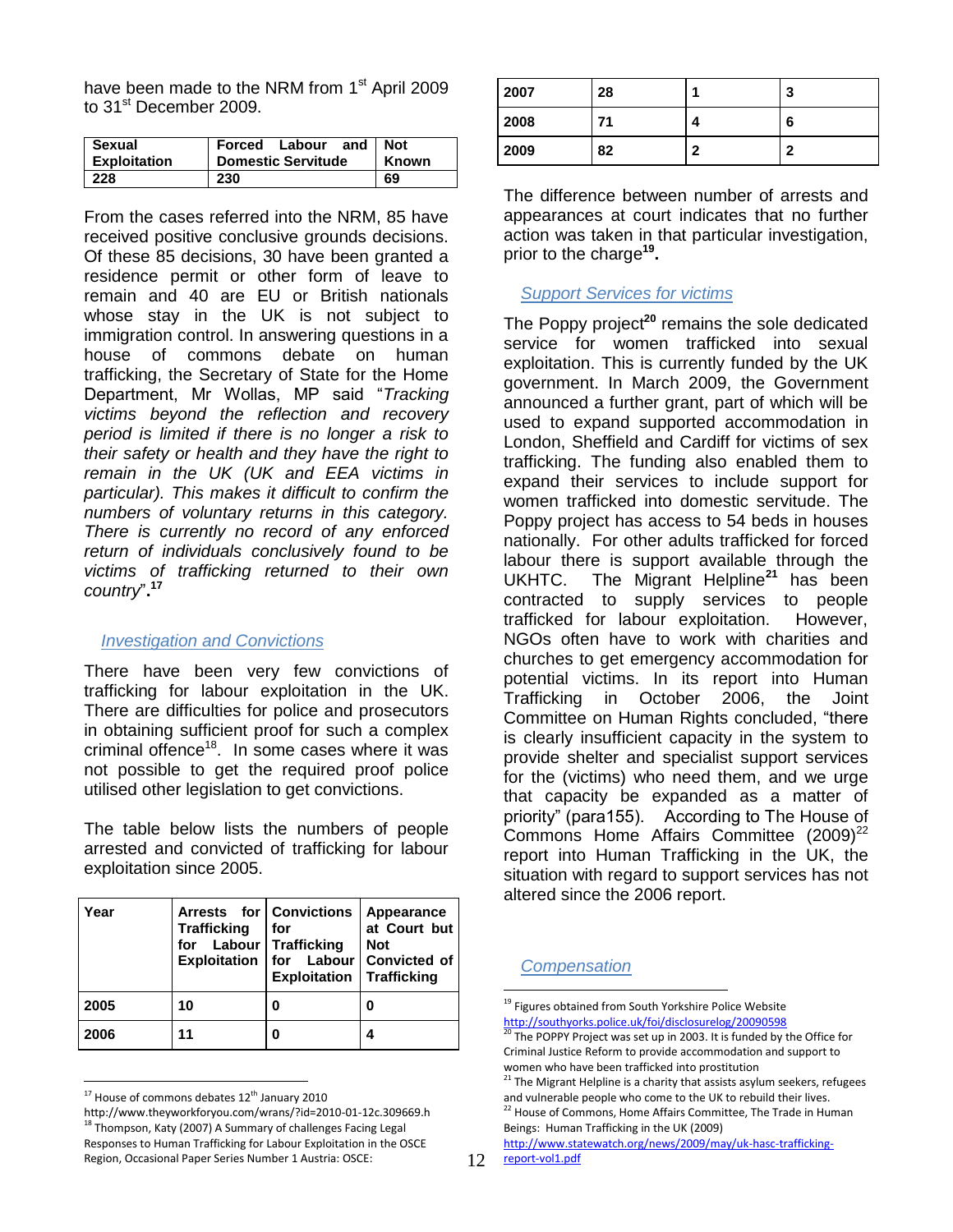In the UK, trafficked persons have four different options to seek compensation, a compensation order in criminal proceedings, an application to Criminal Injuries Compensation Authority, civil litigation and in some instances before an employment tribunal. However, Anti-Slavery International points out that it is unlikely that trafficked people will receive any compensation for their injuries and suffering either from the trafficker or from the State because of the numerous practical and legal barriers they face. For example, "*a review of over 41 cases resulting in 95 trafficking convictions in the UK failed to uncover any cases where the court ordered the trafficker to pay compensation to the victim. Despite the fact that traffickers' assets have been confiscated during police operations and through court proceedings, the criminal profits are not used to compensate victims for their injuries and suffering*" *<sup>23</sup>* In addition, undocumented workers are excluded from accessing the employment tribunals due to their irregular status. Anti-Slavery International believes that the UK policy provides little guidance for police, prosecution or the judiciary regarding the quest for compensation for victims of trafficking, and that it fails to grasp the practical measures needed to uphold a human rights and victim-centred approach.<sup>24</sup>

<sup>23</sup> Lam, J and Skrivankova K (2008) *Opportunities and Obstacles:* 

*Ensuring access to compensation for trafficked persons in the UK* .Anti Slavery International: 1  $^{24}$  Ibid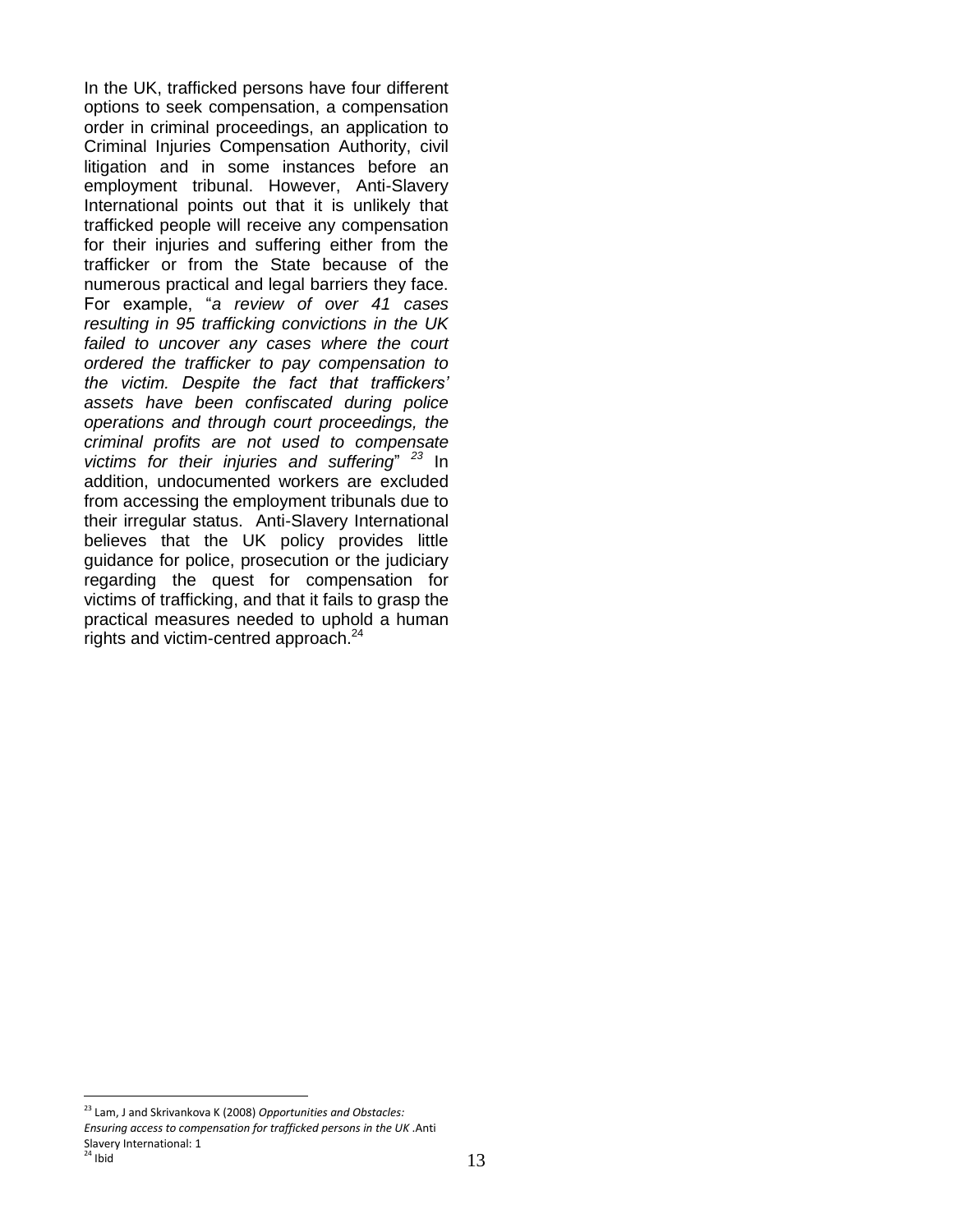# **KEY AREAS OF CONCERN IN IRELAND AND THE UK**

The recent legislative and policy developments in both Ireland and the UK are evidence of the considerable momentum around trafficking as an issue. Yet against the background of these developments, concerns have been expressed regarding their effectiveness, particularly in relation to the difference between policy and practice. As will be illustrated in the sections below, our research identifies that there are still differing interpretations of what trafficking is, which leads to contradictions between the State and NGOs with regard to victim identification and preferred policy directions. There are also concerns that the consequences of trying to fit trafficked people into neat definitions of "trafficked", "smuggled" or "simply exploited" will mean that some people will be identified as "deserving victims of trafficking" and others as 'undeserving illegal immigrants'. NGOs argue that policies and practices should not only address the most vulnerable but must avoid making others more vulnerable.

#### *Victim Identification*

The issue of identification is of fundamental importance. Without trafficked people being identified the whole issue of assistance and protection becomes redundant. One of the main problems in this area is the invisibility of the phenomenon of trafficking. Identification is the first important step in overcoming this invisibility. However, it is important to point out that many trafficked people do not always identify themselves as victims and many are not aware of the legal implications of the term. Therefore the onus of identification is on the institutions of the State and NGOs, not the trafficked person.

A key concern in both countries is the fact that victims continue to be seen first and foremost as undocumented migrants who may have legitimate exploitation claims but are often not seen as victims of a crime. Some NGOs believe that the National Referral Mechanism has the potential to act as a mechanism to detect migrants with an irregular status. Their concerns appear to be justified as in the UK there have been cases of people identified as trafficked by the competent authority yet

criminal cases were brought against them  $25$ . This illustrates the lack of trust and dialogue between the competent authorities and those working with trafficked people. Many of the NGOs expressed concern that their key role in the identification process is not being recognised. In Ireland, the AHTU states that "every effort" will be made by the GNIB to inform the Department of Justice within one month if they consider there are reasonable grounds for believing a person is a suspected victim of trafficking. However this is not a statutory obligation and persons assisted by MRCI who have been referred for identification have waited several months for a decision. The current lack of formal procedures impacts negatively on the effectiveness of the identification process.

NGOs have also expressed concern that the competent authorities are confined to members of the police force. In Ireland the competent authority is the GNIB and in the UK it is the UKBA and the UKHTC. NGOs have a key role in the identification process of a "suspected victim" and the role of the police is more relevant at the prosecution stage of the process. In Ireland the MRCI has pointed out that, despite cases being identified and carefully documented using a complex set of indicators developed by the ILO and EU Commission, they are not being identified as suspected victims by the State. This has led NGOs to question the stated partnership and victimcentred approach within this process.

#### *National Referral Mechanism (NRM)*

In both countries NGOs expressed concerns regarding referring potential victims to the NRM. The uncertainty of the outcome of the process, together with the bureaucratic procedures surrounding identification and the poor level of support provided to victims, have led NGOs to question whether it was of benefit to be identified as a victim of trafficking. Indeed the often complex procedures of the referral system can be extremely stressful and create uncertainty for victims. Both countries are in the

<sup>25</sup> Westminster Hall debates 20 January 2010 UK Human Trafficking Centre<http://www.theyworkforyou.com/whall/?d=2010-01-20>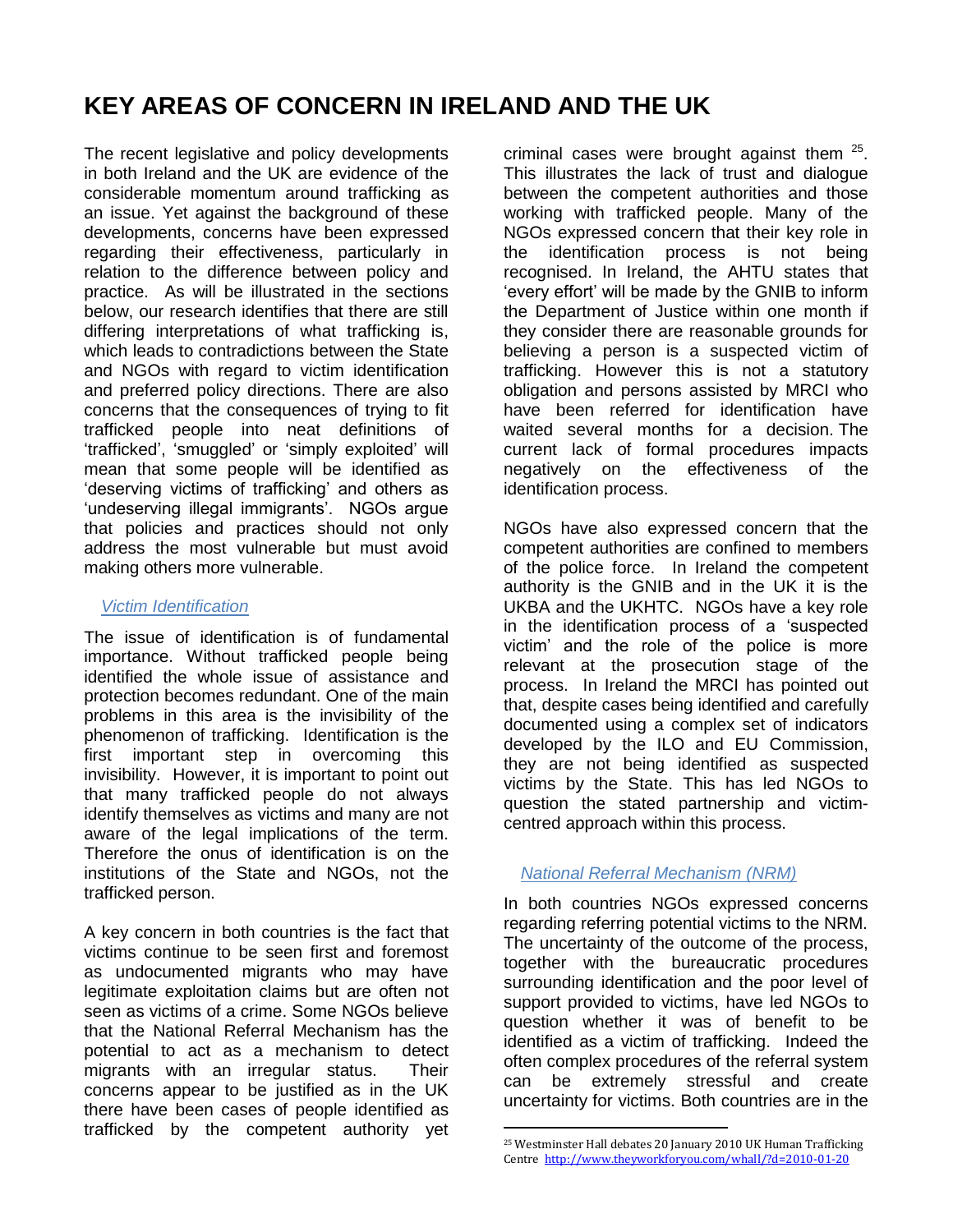early stages of implementing their support structures and it is possible that some of the concerns expressed by those interviewed will be addressed in the future once they have been fully operationalised.

Another concern in Ireland is the lack of rationale provided by the GNIB in support of reasonable grounds decisions. This refers to the standard required by the competent authority to establish if a person is a suspected victim of trafficking. The MRCI believe that the GNIB require too high a level of evidence to satisfy this test in practice. In addition there is no appeal or remedy against a negative decision and no written decision is forthcoming.

While legal advice to potentially trafficked people is available in both countries, there are a number practical difficulties in the application of this advice and support. In Ireland the Legal Aid board has been mandated to provide information and advice to "potential" and "suspected" victims. However representation is not available throughout the criminal investigation and prosecution process. Care plans are being put in place to address the needs of individuals, however in Ireland this is new, and NGOs feel that this needs to be kept under review. A further concern in the Irish context is access to quality employment and social supports which have not been implemented at a national level.

In the UK there is also access to legal advice and while there are solicitors who are experienced in immigration law, a trafficked person may not come into contact with one. The NGO Anti Slavery International states: "*For example, you might have trafficked people who have been using false passports they very often get advice from criminal (law) solicitors who advise them to plead guilty and that will mean you just go to prison for 6 months. It is a very difficult thing to go backwards and get a person recognised as being trafficked. There are some very good solicitors and lawyers and support for victims of trafficking but you have to be lucky enough to get access to one and very often they have to undo the damage the poor legal advice given in the first place. It is very serious.*" 26

Despite NGOs" calls for protection systems to be put in place they are concerned with how the procedures have been implemented. There is also no certainty regarding the outcome of entering the NRM. Even if someone receives a positive outcome at the conclusive decision stage, there is no guarantee that they will receive a residence permit or if they do receive a residence permit that it will be renewed. NGOs also point out that when a person comes out of a situation of entrapment and exploitation, as well as being very frightened, they are often extremely damaged, both physically ill and suffering from a variety of psychological conditions. They need time, space and a safe environment to recover. In Ireland groups working with both victims of trafficking for sexual exploitation and forced labour believe current housing provided to 'potential' and 'suspected' victims, by the Reception and Integration Agency (RIA) (also used by persons seeking to be recognised as a refugee, under the "direct provision" scheme), to be inadequate and unsuitable. A recent report by the Free Legal Advice Centres analyses the direct provision and dispersal system and details massive shortcomings in the system. Entitled, *One Size Doesn't Fit All<sup>27</sup>* the report notes that the Department of Justice and Law Reform (DJLR) has contracted out the responsibility of providing full board accommodation for direct provision residents to private operators, who view it as a profit-making exercise rather than a crucial service for people in a complex process that requires sensitivity, adequate resources and sufficient staff support. The report views the scheme as a system that tends to dehumanise people. It finds that " *much of the system of direct provision and dispersal needs substantial overhaul in order to meet the international human rights standards to which the State has committed itself before the community of nations*" (p: 12).

Furthermore, if NGOs take on to arrange more suitable accommodation, this results in the victim being ineligible for other support such as medical, financial etc. as the provision of these is conditional on the acceptance of direct provision. This leaves the trafficked person in an extremely vulnerable situation. In addition, many NGOs and INGOs suggest a longer

 $\overline{a}$ <sup>26</sup> Anti-Slavery International interview

 $27$  FLAC (2009) One Size Doesn't Fit All, A legal analysis of the direct

provision and dispersal system in Ireland, 10 years on , Dublin: FLAC: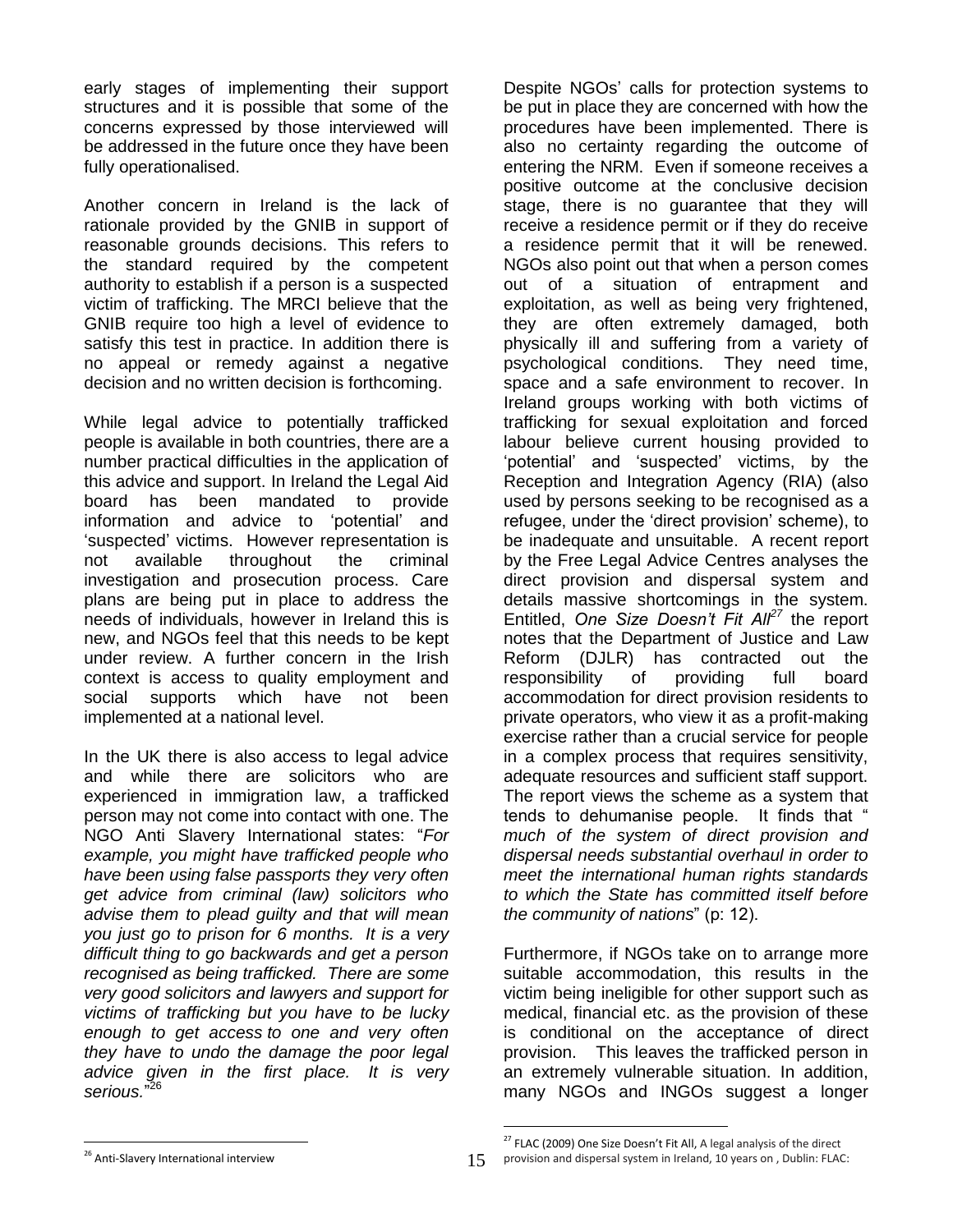reflection period is needed and the granting of temporary residence permits should not be conditional on co-operating with criminal investigations.

#### *Effective Participation and Cooperation*

Many Non Governmental Organisations (NGOs) and International Non Governmental Organisations (INGO) in Ireland and the UK are participating in various interdisciplinary working groups set up to examine and make recommendations concerning the formulation, implementation and delivery of national and international strategies to combat human trafficking. However, NGOs from Northern Ireland are not represented in any mainland UK working groups and believe their concerns and expertise are not recognised. <sup>28</sup>

Initially, NGOs participating in these working groups believed the approach to be a positive step. On the one hand it recognised the responsibility of the state to take action against traffickers and support trafficked victims, and on the other it acknowledged that NGOs and INGOs have insights and capabilities that keep the interests of trafficked people to the fore.

Yet co-operation has presented a range of challenges for many NGOs engaged in this process. NGOs in both countries had concerns related to the effectiveness of participating on various government working groups. NGOs and INGOs believe that their expertise and recommendations are not being considered and that their contributions are not taken as seriously as that of the police or other state organisations. This is creating frustration and disillusionment with the process. There is a belief among some actors that trafficking consultations and roundtables are simply a forum for stating positions.

NGOs however believe that the working groups should be an opportunity to develop trust between the differing groups, an opportunity to review operations on the ground, facilitate the evaluation of anti-trafficking initiatives and monitor the differences between policy and practice. NGOs and INGOs need to see that their co-operation results in the implementation of meaningful strategies that reflect their input

and expertise. Otherwise, they believe their involvement allows the State to claim that cooperation is taking place while in reality it is simply ineffective interaction.

*The Intersection of Immigration Control and Criminal Investigations* 

In both countries NGOs expressed concerns regarding referring potential victims to the NRM and question whether immigration officials should be involved in both the identification and investigation process. As their role involves enforcement of immigration offences it could create a conflict of interest. Some NGOs believe it would be better if forced labour and trafficking issues were situated outside of immigration control: "*A referral to them is effectively a referral to the immigration authority. That can work for some people but it can be risky for other people. ...there is a risk that referral could in the long-term lead to their removal from the UK<sup>29</sup>*"

In a recent debate in the UK parliament $30$  it was pointed out that there were cases of people identified as trafficked by the competent authority yet criminal cases were brought against them. The MP Mr Anthony Steen highlighted the case of a Vietnamese boy aged seventeen. He received a positive, conclusivegrounds decision in which the competent authorities identified him as a victim of trafficking. He received a 45-day reflection period but at the end of that time he was charged by the Crown Prosecution Service (CPS) and subsequently convicted and sentenced for cannabis cultivation. The fact that he had been trafficked was irrelevant. Mr. Steen believes that a pattern is now well established with the CPS totally ignoring and treating as irrelevant the decision of the competent authorities and, by implication, denying the existence or legality of the Council of Europe convention.

## *Lack of Convictions*

Although both countries have introduced legislation against trafficking for forced labour the reality is that few victims are identified and protected and few perpetrators are actually

 $\overline{a}$ 

<sup>29</sup> Kalayaan interview

<sup>&</sup>lt;sup>30</sup> Westminster Hall debates 20 January 2010 UK Human Trafficking

Centre<http://www.theyworkforyou.com/whall/?d=2010-01-20>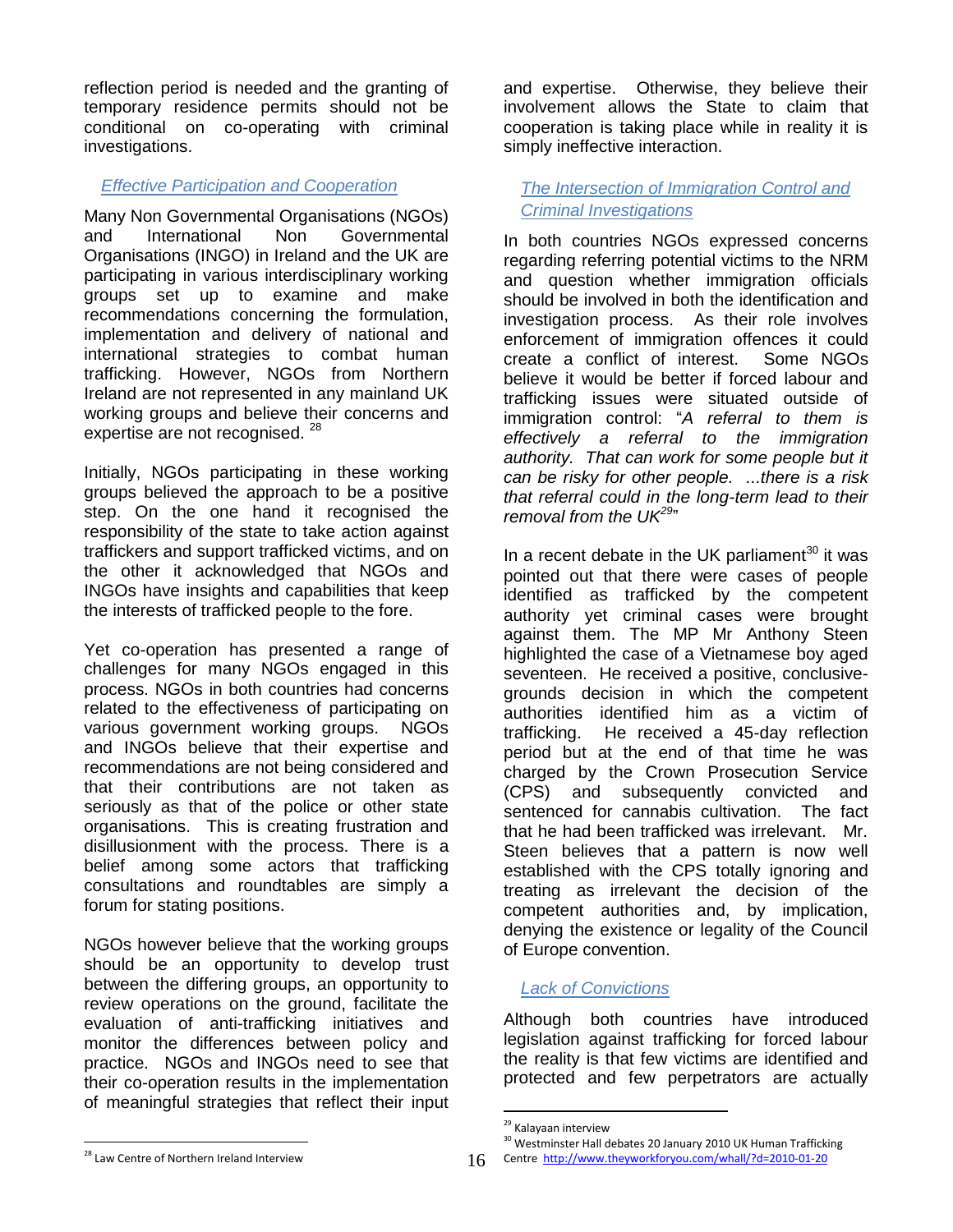prosecuted and convicted. To date, in Ireland there have been no convictions for trafficking for forced labour and in the UK there have been seven. However, it has to be acknowledged that the legislation is relatively new in Ireland and cases are difficult to detect due to the hidden nature of the crime. Limited resources further impacts on prosecutions and convictions. Additionally the MRCI believe that the narrow interpretation of the legislation, which excludes forced labour and the high reasonable grounds requirement also creates problems with potential convictions. The lack of adequate supports and guarantees of protection are also a considerable factor in limiting the choices for victims who may otherwise come forward.

In the UK the Commons Home Affairs Committee has identified numerous reasons for the low conviction rate, including the brutality of traffickers – many victims are too frightened to testify – and the difficulty of proving trafficking offences; the authorities sometimes press alternative charges such as money laundering or false documentation. In Ireland, An Garda Síochána have also sought prosecutions using other offences when it was not possible to use the trafficking legislation<sup>31</sup>.

Co-operation is happening at international level: regular meetings are held between the relevant parties in Ireland and the UK to discuss issues of common concern in relation to human trafficking. Recently a joint police trafficking investigation between Ireland and Romania resulted in the prosecution of four people in Romania for trafficking for the purpose of labour exploitation. But co-operation at national level needs to be developed to the same level as occurs internationally.

Many NGOs believe that the low rate of prosecutions for trafficking contributes to the confusion about the incidence of trafficking, and leads to an underestimation of the severity of the problem.

#### *Lack of Analysis of Anti-trafficking measures*

A number of comprehensive policy responses to trafficking have now been put in place in Ireland and the UK. These include national action plans, specialised national bodies,

awareness-raising campaigns and cooperation with civil society and international and intergovernmental organisations. While these are important developments, there is little evidence that these developments are curbing this crime and little evidence that greater numbers of trafficked people are being identified and protected. As a result, many of those interviewed believe that there is a need to evaluate strategies and efforts to combat trafficking and analyse whether they comply with the Palermo Protocol and the Council of Europe Convention. This would involve a level of openness and accountability that has not been always present to date. Many NGOs recommended the appointment of National Rapporteurs, working with government but independent of them, who would monitor the effects of the implementation of legislation and policy developments.

#### *Limitations of the Legislation*

NGOs point out that any legislation, convention, or protocol will only be effective if those concerned implement the letter *and* spirit of the legislation. Despite new legislation, NGOs are aware of many individuals without adequate protections. In the Irish context, MRCI believes that the trafficking definition, as set out in the Palermo Protocol, presents many difficulties as it is both vague and restrictive. They believe that, when it came to developing legislation and in setting out agreed procedures for referral of identified victims of trafficking for forced labour, there was a tendency to go for the narrowest interpretation.

MRCI point out that anti-trafficking legislation alone is not sufficient to combat all forms of forced labour, as not all forced labour situations are as a result of human trafficking. In Ireland, the Criminal Law (Human Trafficking) Act 2008 offers little to support the identification of potential victims of trafficking for labour exploitation, and it concentrates on criminalising trafficking rather than the protection of victims.

Increasingly MRCI comes across people in situations of forced labour and those who do not fit the narrow interpretation of the 2008 Criminal Law Human Trafficking Act. This Act however can be interpreted to allow forced labour to be a crime due to the broad definition of trafficking contained in the Act. To date however the Irish

 $\overline{a}$ <sup>31</sup> AHTU interview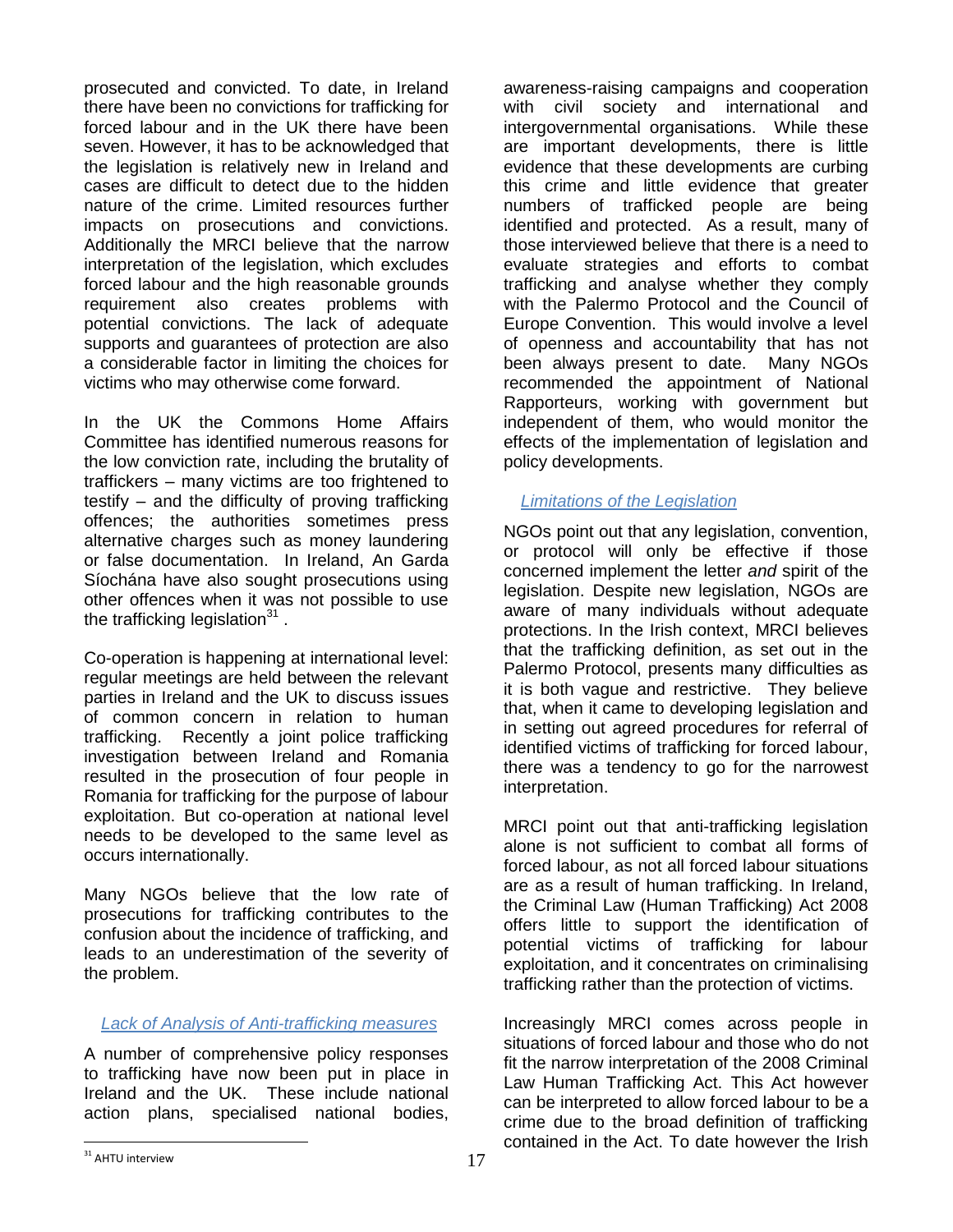authorities have not stated whether they agree with this interpretation and there have been no prosecutions using this interpretation.

The UK has recently accepted that their existing criminal laws do not provide effective protection and penalties for servitude and forced labour. As a result of a campaign led by Anti-Slavery International and Liberty they have amended legislation to introduce the criminal offences of forced labour and servitude.<sup>32</sup> In Ireland MRCI and Irish Congress of Trade Unions (ICTU) argue that the Irish law in its current form is not being interpreted and implemented to deal with forced labour and servitude clearly and dissuasively. They argue that, if Ireland is to be fully compliant with International obligations, it requires a broader use of the Criminal Law (Human Trafficking) Act 2008.

#### *Compensation*

NGOs argue that the existence of methods of obtaining compensation is not enough. Specific measures are needed to ensure that they are accessible to trafficked people. Furthermore, the effectiveness of legal remedies is also dependent on the provision of comprehensive support services to trafficked persons. A trafficked person who has been severely traumatised will not have the emotional ability to present a clear and consistent account of their experiences in a legal setting. Access to physical and psychological support services and an appropriate period of time to recover play an important role in enabling a trafficked person to access redress $^{33}$ .

#### *Conclusion*

 $\overline{a}$ 

The above concerns highlight shortcomings in both the UK and Irish governments' responses to human trafficking. In conducting this research, it was clear there are very committed individuals in various statutory bodies. Their work and dedication have a positive impact on trafficked people and those working to protect them. The challenge is to infuse institutions with the attitudes of these committed persons to ensure a consistent approach in dealing with trafficking and forced labour when these individuals move on. Compounding much of this work is the fact that many of these statutory agencies (and NGOs) are working with reduced resources. A lack of resources committed to the protection of victims as well as to detection and identification will prevent adequate responses.

 $32$  This campaign will be discussed further in the report under the heading Good Practice Developments

<sup>33</sup> Lam, J and Skrivankova K (2008) *Opportunities and Obstacles: Ensuring access to compensation for trafficked persons in the UK* .Anti Slavery International p.1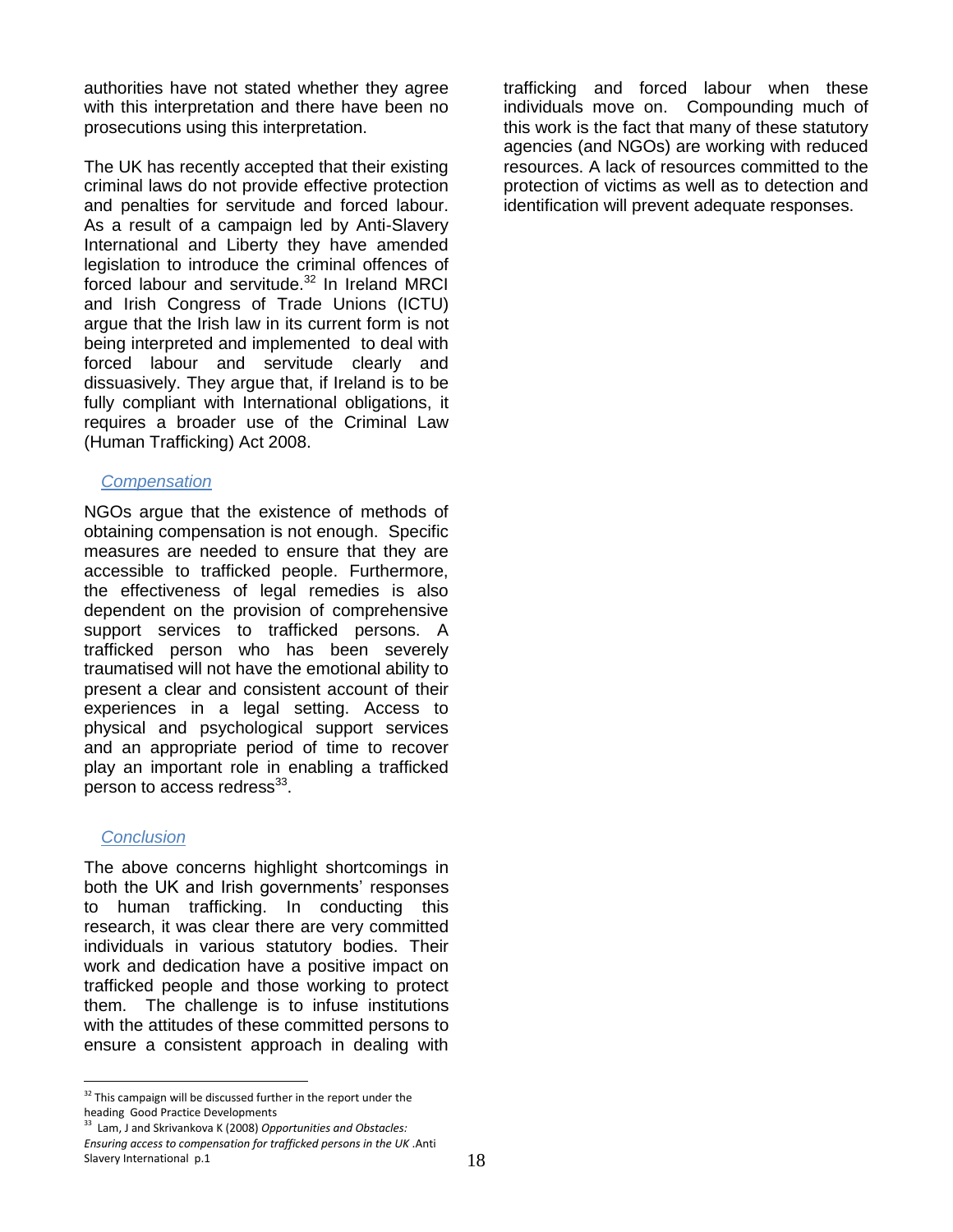## **EMERGING GOOD PRACTICE DEVELOPMENTS**

This section of the report does not provide an exhaustive list of initiatives but maps out some developments that can be described as effective responses that have the potential to improve the quality of life for vulnerable people in both forced labour and trafficking situations. Many of these developments are recent and may change and evolve due to financial constraints and changes or reductions in personnel. Cuts in funding and financial constraints can jeopardise the work of NGOs and state agencies. An assurance of sustained funding is needed for both groups so that victim assistance and protection measures can continue and good practice initiatives can develop.

There is a diversity of organisations and institutions responding to human trafficking, and cooperation between them is not without its challenges. Each has their own goals, values and understanding of what constitutes trafficking and how to respond to it. For example, it can be difficult to overcome institutional differences and to agree common goals and objectives. It is therefore not surprising that cooperation was identified as a key means of responding to the challenges of achieving good practice, and is a recurring theme throughout the research in relation to tackling the complexity of human trafficking. Finding ways to effectively cooperate and the establishment of mechanisms for collaboration has, to date, been an effective approach.

## **GOVERNMENT RESPONSE**

#### *UK Home Affairs Committee*

The House of Commons has appointed the Home Affairs Committee with the task of examining the expenditure, administration, and policy of the Home Office and its associated public bodies. In 2008, it undertook an enquiry into human trafficking and invited written and oral evidence from a wide range of relevant groups and individuals. In May 2009 the Committee published a report, *"The Trade in Human Beings: Human Trafficking in the UK"*

The Committee pointed out that the difficulty in getting prosecutions for trafficking has led to the "Al Capone" approach, where suspected traffickers are charged for lesser crimes such as "living on immoral earnings". However, they believe the problem with this approach is that the lesser sentences these crimes attract may not allow time even for their victims' immigration status to be determined, let alone for them to safely re-establish themself in the UK or their home country. The Committee identifies major gaps in awareness and training within the UK Border Agency, despite the best efforts of some staff, which it believes must be addressed. It was also disturbed to hear anecdotal evidence of a lack of awareness about trafficking and its effect on victims among immigration judges and pointed out that there is also a pressing need for training of judges.

NGOs were supportive of the workings of this allparty committee. They believed it was a good method of analysing how policies were working on the ground. The report helped to maintain interest in the issues and highlighted concerns of those working with trafficked people. It brought about an element of transparency and accountability. However, it was pointed out that members of such committees need to have a genuine interest in human trafficking as it is an issue that is not necessarily going to win votes.

### *Statistics on National Referral Mechanism Published*

The UKHTC is now the official authority for compiling statistics on victims of trafficking who are referred to the UK authorities. There have been some criticisms that the information provided is not sufficiently detailed to assist efforts for ensuring victim protection, such as the recording of administrative removals, deportations, voluntary departures and removals to 'safe' third countries $34$ . However, the statistics for the National Referral

<sup>&</sup>lt;sup>34</sup> Witkin, Rachel, (2009) Return of trafficking victims to countries of origin, Side Event Report "Human Rights Protection in the Return of Trafficked Persons to Countries of Origin , Human Dimension Implementation Meeting 1 October 2009 Warsaw [http://www.osce.org/documents/odihr/2009/12/42013\\_en.pdf](http://www.osce.org/documents/odihr/2009/12/42013_en.pdf)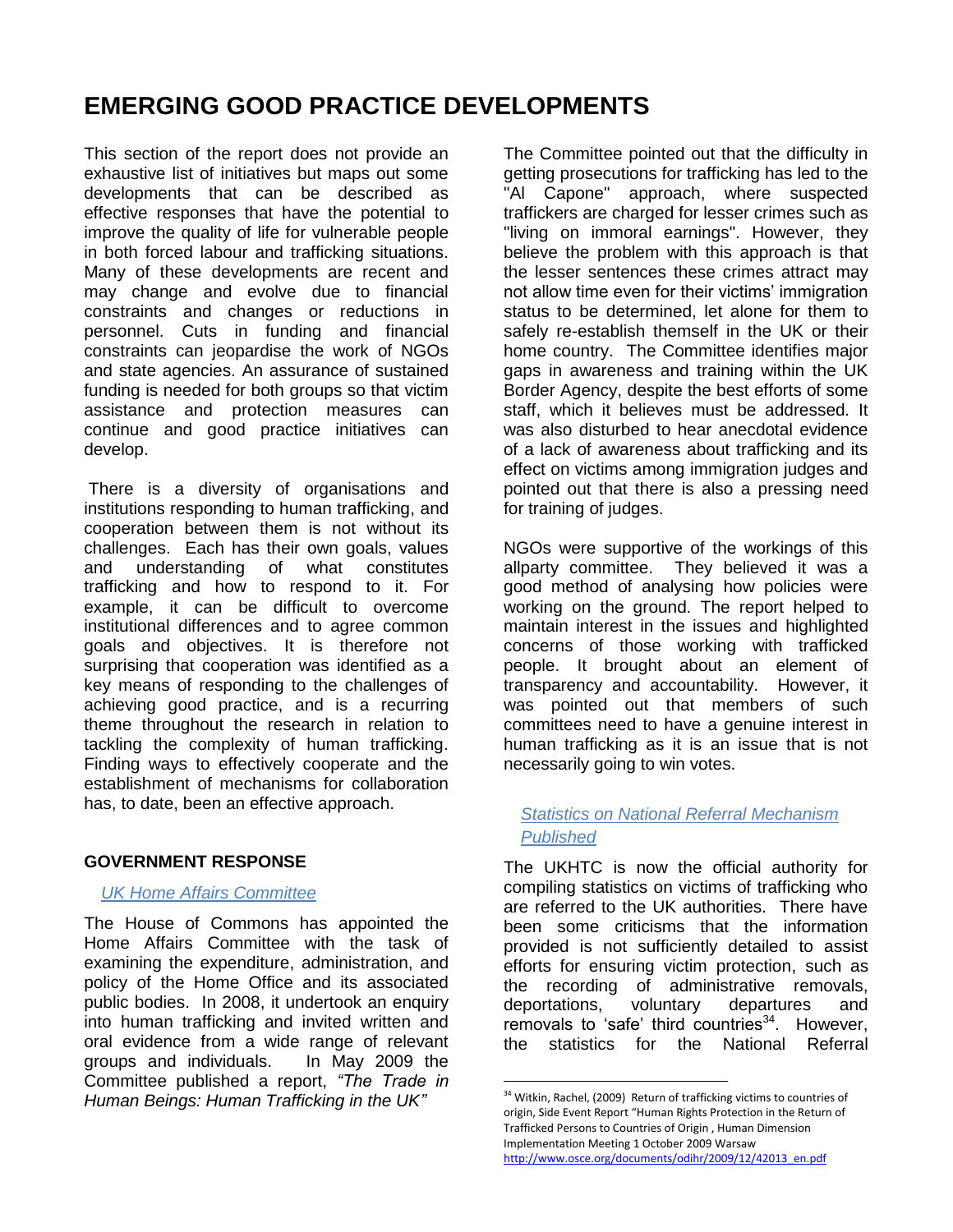Mechanism, which are published each quarter, contain a wide range of information relating to the age, nationality, gender, type of exploitation and who referred the potential victim of trafficking into the NRM (first responder).

In an interview with the UKHTC, it was acknowledged that NGOs are reluctant to refer clients into the NRM. They accept NGOs will need to have greater trust in the system and believe their willingness to openly publish figures will allow for progress in this area to be monitored. This openness could go some way in improving the relationship between the UKHTC and NGOs and INGOs. In addition, other information on the Centre"s activities can be obtained using the Freedom of Information Act. However, on a worrying note, it was recently decided that UKHTC will be merged into the Serious Organised Crime Agency (SOCA). Mr Anthony Steen MP believes this will impact on its capacity to achieve its objectives and also points out the SOCA are exempt from freedom of information registration, because it handles security issues*. "Following the centre's absorption into SCOA, however, any suggestion that it can achieve any of those objectives must be seriously questioned, and the possibility of its being independent has been shattered for ever. It will be neither independent, nor able to deliver the goods; it will be lost in a huge organisation of 4,000 staff".* <sup>35</sup>

## *UKHTC focus on Trafficking for Labour Exploitation*

Initially, the efforts of the UKHTC were focused mainly on trafficking for sexual exploitation. In their National Action Plan they have committed to move beyond this and devote increased attention to trafficking for forced labour. In an interview with the UKHTC it was outlined how the emphasis on trafficking for forced labour was working in practice. They ran a pilot operation and learned a lot about the differing needs of the victims. "*You are probably taking away their livelihood and their accommodation and the support their families are relying on. There is probably going to be larger number and this requires us to know where we are* 

*going to house them and look after them. There can be different injuries, and traumas and males and females and even family groups"*<sup>36</sup> . Following on from the pilot operation, Operation Ruby was launched in 2008. The extent of the co-operation and co-ordination needed for an operation of this nature can be seen from the following information. There were 9 different organisations involved; 200 staff; 8 arrests and 60 migrant workers interviewed. $37$  The UKHTC are preparing a best practice guide as a result of what was learned from operation Ruby. This is a "living document" that will be updated as their knowledge about trafficking for forced labour increases.

From the statistics published on the UKHTCs website it is clear that the increased focus on trafficking for forced labour is resulting in greater numbers being identified. From April 2009 (the start of the NRM) until December 2009, the number referred for sexual exploitation was 228 (including minors), for forced labour and domestic servitude the figure was 230 (including minors).

## *Role of the Gang Masters Licensing Authority (GLA)*

The GLA is a government agency set up to protect workers from exploitation in agriculture, horticulture, shellfish gathering and food processing and packaging. GLA chairman Paul Whitehouse believes that they started off with a tough approach to regulation and are determined to continue in that manner. An independent analysis of the work of the GLA by the Universities of Liverpool and Sheffield shows their tough enforcement approach makes for effective regulation. It is a model of regulation that really works. The report concluded that licensing has been an appropriate tool to regulate labour providers, that agency workers are now better placed because of government regulation and that the GLA is an effective and efficient regulator. $38$ The GLA stepped up its fight against those who abuse workers with the launch of Operation Ajax in June 2008. The operation was set up to

 $\overline{a}$ <sup>36</sup> UKHTC interview

<sup>&</sup>lt;sup>37</sup> SOCA interview

 $38$  Press release by GLA on the 2<sup>nd</sup> Report of the on the performance of the GLA by the University of Sheffield and University of Liverpool

<sup>&</sup>lt;sup>35</sup> Westminster Hall debates 20 January 2010, UK Human Trafficking Centre<http://www.theyworkforyou.com/whall/?d=2010-01-20>

[http://www.gla.gov.uk/embedded\\_object.asp?id=1013507](http://www.gla.gov.uk/embedded_object.asp?id=1013507)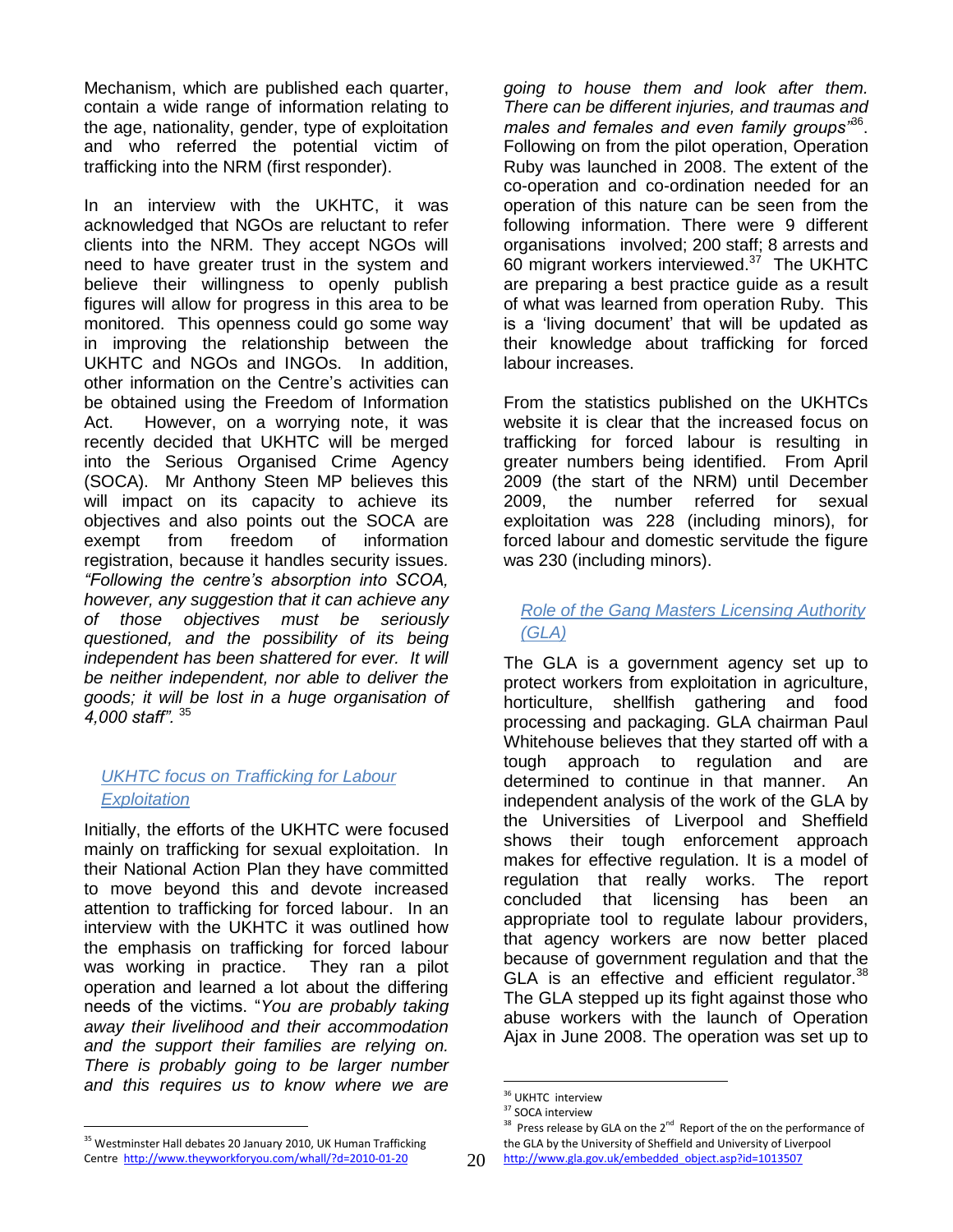increase the GLA"s activities with an 18 month programme of unannounced raids.

The authority has memoranda of understanding (MoU) with a variety of government departments and state agencies including UKHTC, UKBA, SOCA, National Minimum Wage Enforcement Team and HM Revenue and Customs. They believe these agreements have created a framework for exchanging and collating vital intelligence which has focused the GLA"s and other agencies operational work. They hope to expand this framework by establishing a protocol with the trade unions.

There have been calls for an extension of GLA"s role to cover licensing to all labour providers, particularly in the sectors where it is known there are a higher proportion of vulnerable workers. The sectors of most concern are construction, hospitality and cleaning services. Currently, however, the UK government does not intend to extend licensing but to prioritise effective enforcement of the existing law<sup>39</sup>.

#### **LOCAL GOVERNMENT RESPONSE**

#### *Bristol City Council and Bristol Coalition against Trafficking*

In Bristol a number of organisations have come together with the aim of developing a coalition based approach to combating human trafficking including NGOs, academics, Bristol City Council (BCC) and the Bristol Legacy Commission<sup>40</sup>. As a result of their collaboration, BCC is developing a number of actions. The Council has appointed a person to coordinate its work in this area and supported the opening of a Bristol Migrant Rights Centre, modelled on the MRCI and its approach to responding to the issue of forced labour and working with victims. BCC also aims to free up housing stock to NGOs working on the ground to provide assistant to victims of Human Trafficking and build on its knowledge and responses in this area. The Bristol approach recognises that partnership working is the key to adequately address this

[http://www.statewatch.org/news/2009/may/uk-hasc-trafficking](http://www.statewatch.org/news/2009/may/uk-hasc-trafficking-report-vol1.pdf)[report-vol1.pdf](http://www.statewatch.org/news/2009/may/uk-hasc-trafficking-report-vol1.pdf)

 $\overline{a}$ 

complex and difficult issue, and to make recommendations which exploit the strengths and resources opened up by their collaborative activity.

### **POLICING RESPONSE**

### *Embedding Trafficking in Core Policing*

In both countries, efforts have been made to extend knowledge of human trafficking throughout the police forces rather than confine training to specialist units. In the UK, recruits are now required to complete a Trafficking Awareness Module as part of their training. This was developed by the UKHTC and covers awareness of the different types of trafficking, key indicators of trafficking, correct approach for dealing with potential victims of trafficking, the NRM and key contacts. In Ireland, a training course has been designed by An Garda Síochána, assisted by the International Organisation for Migration (IOM) and the UK Human Trafficking Centre. The aim of the course is to alert operational personnel within An Garda Síochána to the existence of the phenomenon of trafficking and to empower them to identify victims so as to provide for their wellbeing and to ensure initiation of criminal investigations where appropriate. Members of the Police Service of Northern Ireland (PSNI) have attended this training and the Head of the UK Human Trafficking Centre has presented at each of these training courses emphasising the international and cross-border co-operation between police forces. A total of 350 Gardaí have been provided with this training, and 700 probational Gardaí have received awareness raising training as part of their final phase of training. In addition, the HTICU are now extending this training to the Garda Reserve $41$ . NGOs with experience and expertise in this area also contributed to the training, an acknowledgement of the vital role they play in responding to trafficking in human beings.

#### *Metropolitan Police Human Trafficking Unit*

The Metropolitan Police Human Trafficking Team was set up in 2007 to respond to reports of trafficking of people. They have built up a positive relationship with NGOs due to the sensitive approach officers demonstrated in

<sup>&</sup>lt;sup>39</sup> House of Commons, Home Affairs Committee, The Trade in Human Beings: Human Trafficking in the UK (2009)

 $\overline{\text{0}}$  Bristol City Council (BCC) established the Bristol Legacy Commission in June 2008 to take forward the work started during 2007 as part of the anniversary of the abolition of the transatlantic slave trade.

<sup>41</sup> GNIB Interview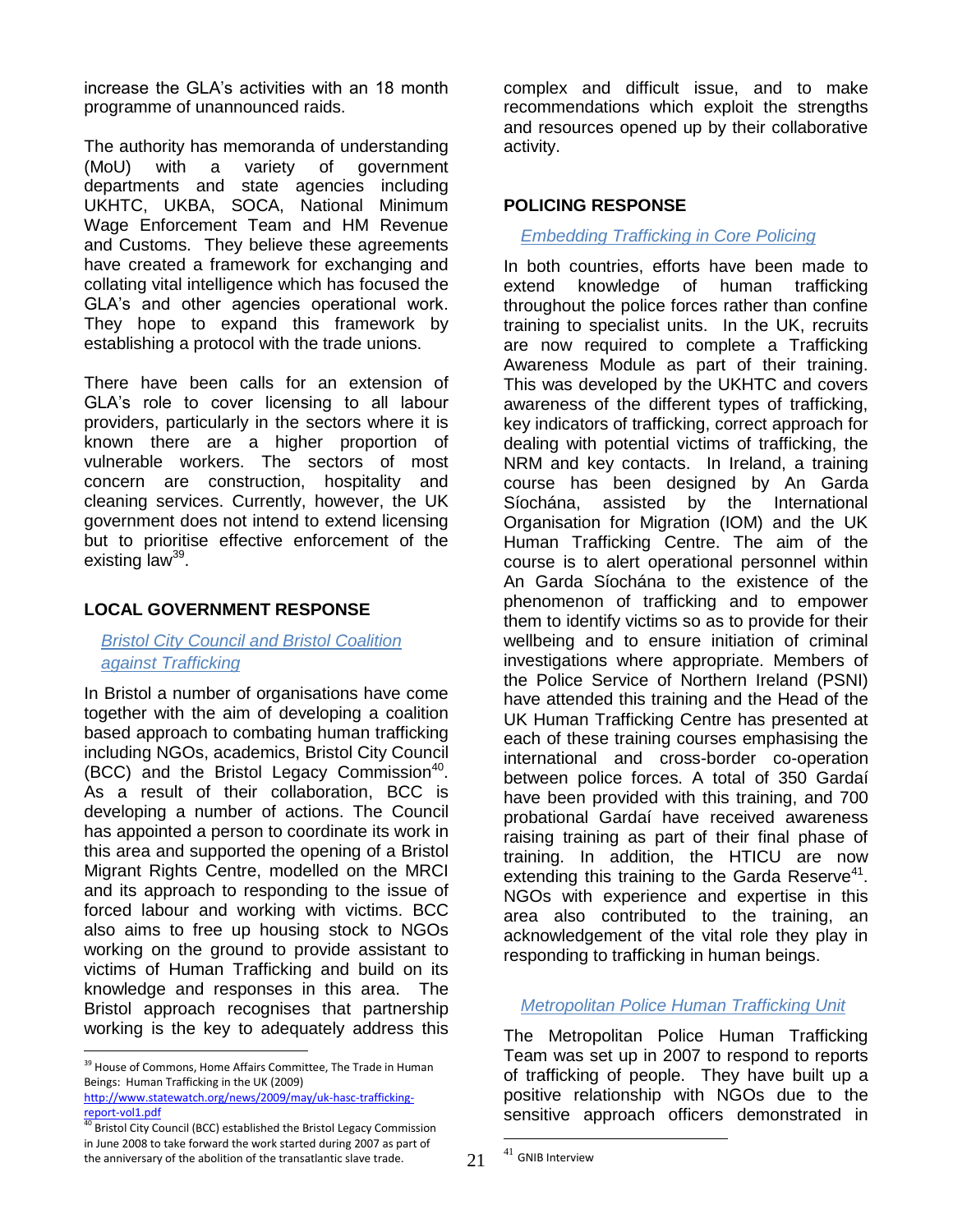their work with trafficked people. This sensitivity and expertise helped officers earn the trust of victims and encouraged them to tell their stories in court. However, the unit is to be shut down due to lack of funding. Many campaigners have reacted with dismay to the news, believing the unit is essential to the fight against human trafficking and that it is one of the best of its kind in tackling this crime. Amnesty International UK, along with other campaign organisations, wrote to the Metropolitan Commissioner outlining their concerns: "*People trafficking is a difficult crime to detect and combat, and there's a danger that transferring responsibility for combating trafficking to other police teams will mean that hard-earned expertise will be lost within the police. There's also the danger of over-focusing on the fight against trafficking for sexual exploitation, with trafficking into forced labour and domestic servitude being forgotten. Instead of closure, what we need to see is the Human Trafficking Team bolstered and fully supported, with NGOs and other agancies helping in this fight."<sup>42</sup>*

#### **NGO and INGO RESPONSE**

#### *UK Anti-Trafficking Monitoring Group*

An example of how anti-trafficking measures can be analysed can be seen with the formation of The Anti-Trafficking Monitoring Group.<sup>43</sup> This coalition formed in May 2009 to examine the first year of the implementation of Council of Europe Convention on Action against Trafficking in Human Beings (ECAT) in the UK. They published a report in May 2010 to submit to the independent and impartial Council of Europe Group of Experts on Action against Trafficking in Human Beings (GRETA). The monitoring group includes organisations that work with people trafficked for labour and sexual exploitation. Their partnership in this project is an example of how co-operation can ensure that a diversity of voices are heard and their report has the possibility to highlight any differences between policy and practice, and point out any unintended consequences of the implementation of the Convention. It is also an example of how NGOs and INGOs with limited

 $\overline{a}$ 

funding can, through co-operation, produce a strong body of evidence which will contribute to increasing understanding of the level of protection and assistance available to all trafficked persons in the UK.

## *Domestic Workers Action Group (DWAG) - Ireland*

The Domestic Workers Action Group (DWAG) was established by Migrant Rights Centre Ireland in 2004, as a collective response to the number of domestic workers, predominantly migrant women from non-EEA countries, presenting themselves to the MRCI Drop-In Centre with employment complaints. This included receiving below minimum wage, working excessively long hours, receiving no breaks, no holidays, feeling under threat and generally under-valued. The cases became more complex over time and revealed many incidences of trafficking for domestic servitude in this sector. The DWAG was set up to empower migrant domestic workers to campaign for improved protections and standards in this type of employment and ultimately to bring about positive change.

As part of their collective action for change, the DWAG have in the past and are currently organising a number of campaigns. They were involved together with trade unions the establishment of a Code of Practice for Protecting Persons Employed in Other People"s Homes. The group is also spearheading the campaign to waive diplomatic immunity in respect of labour violations in embassies. In November 2010, the Irish Labour inspectorate began a campaign of inspections in private homes where domestic workers live and work. This was as a direct result of the DWAG campaign in this area. DWAG are also part of the global campaign for the development of an *ILO Convention on Domestic Work*.

## *Community Work – MRCI Approach to Combating Forced Labour*

A community work approach is used in this work to ultimately bring about social change. This approach is generally understood as a process that is concerned with the redistribution of power in society. Community work is informed by a particular set of values and

<sup>42</sup> [http://www.amnesty.org.uk/news\\_details.asp?NewsID=18442](http://www.amnesty.org.uk/news_details.asp?NewsID=18442)

<sup>43</sup> Group members are ; Amnesty International UK, Anti-Slavery International, ECPAT UK, Helen Bamber foundation, Immigration Law Practitioners' Association, Kalayaan, POPPY Project, TARA Project and UNICEF UK.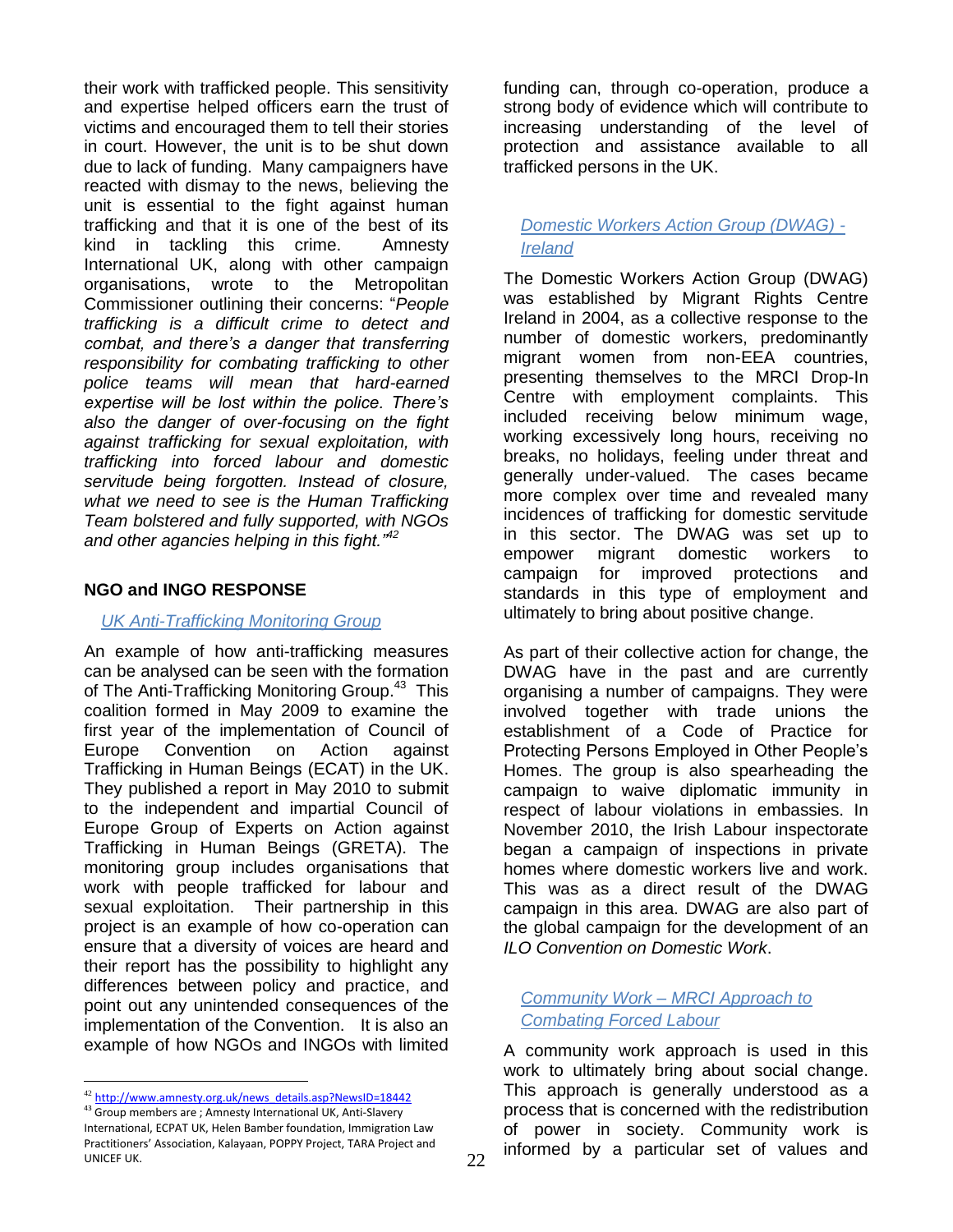practice principles which result in a conscious, reflective way of working for change. These core values include; empowerment, collective action, participation, social justice, equality and anti-discrimination.<sup>44</sup> It is an effective way of working with disempowered people by creating reflective and critical spaces to take action on the issues that affect them as individuals, and is also ultimately concerned with action to change structures and systems of oppression in society. It is a powerful way of working with individuals to collectivise their experiences and has been an effective way of engaging workers in sectors which are most at risk for forced labour and trafficking. Enabling participation is a key concern in this work, which means supporting individuals, groups and communities to develop an analysis of their own experience. This is particularly relevant for domestic workers who have been in situations of forced labour and who have trafficked. Through this process individuals are enabled to assert their own power in a collective manner and to develop actions and campaigns to redress the power imbalances that they have experienced in their lives.

#### *Anti-Slavery and Liberty*

Anti-Slavery International and Liberty (The National Council for Civil Liberties) launched a campaign for the criminalisation of forced labour. They pointed out that, despite the introduction of legislation that makes trafficking for forced labour a criminal offence, there is no stand-alone offence for forced labour and servitude. At present, people who find themselves in situations of forced labour that have not been trafficked, or where trafficking is difficult to prove, are not protected. The campaign received huge support which helped exert pressure on the government. Unite, the largest Trade Union in the UK, expressed its full support for the campaign. They pledged to work with Anti-Slavery and Liberty and to use their influence to persuade government to amend the necessary legislation. The Board of the GLA stated that such an offence would be of assistance in its work. It has identified instances of bonded labour in a number of cases but did not have power to prosecute for

forced labour or related offences. The Board at a recent meeting noted that the proposed offences of servitude and forced labour are in the spirit of the GLA"s objectives and that adoption of such offences could strengthen its effectiveness to protect workers from exploitation.

In October 2009 the government conceded that existing legislation fails to protect people from modern day slavery and agreed to criminalise forced labour and servitude in the Coroners and Justice Bill. As a result of this successful collaborative campaign, there are now standalone offences of forced labour and servitude which include penalties that reflect the severity of this crime and ensure that vulnerable people are protected from this abuse.

## *MRCI and ICTU (Bridging Visa)*

Over a three year period, the Migrant Rights Centre Ireland (MRCI) and the Irish Congress of Trade Unions (ICTU, along with faith groups and immigrant organisations, actively campaigned for the introduction of an ongoing mechanism to allow migrant workers in Ireland who have found themselves undocumented through no fault of their own to regularise their legal status. This was commonly referred to as the "Bridging Visa". It responds to migrant workers in Ireland who have found themselves undocumented through exploitation, deception, fraud and abuse of a person"s vulnerability. It was implemented by the Irish State as the timebound *Undocumented Workers Scheme 2009*. Cases are still being considered on a case by case basis. The State is also considering making this an ongoing scheme to continue to respond to those who become undocumented for reasons beyond their control.

This scheme reacts to the fact that many people who are in forced labour situations or haven been trafficked often have a precarious legal status. Indeed a key factor in the recruitment of a person into exploitative conditions of employment is often their precarious or undocumented legal status legal status. This scheme is clearly a preventative measure.

 $\overline{a}$ <sup>44</sup> As outlined in *Towards Standards for Quality Community Work* An All Ireland Statement of Values, Principles and Work Standards which provides a reference framework for all community work stakeholders to ensure best practice. Community Worker Cooperative[, www.cwc.ie](http://www.cwc.ie/)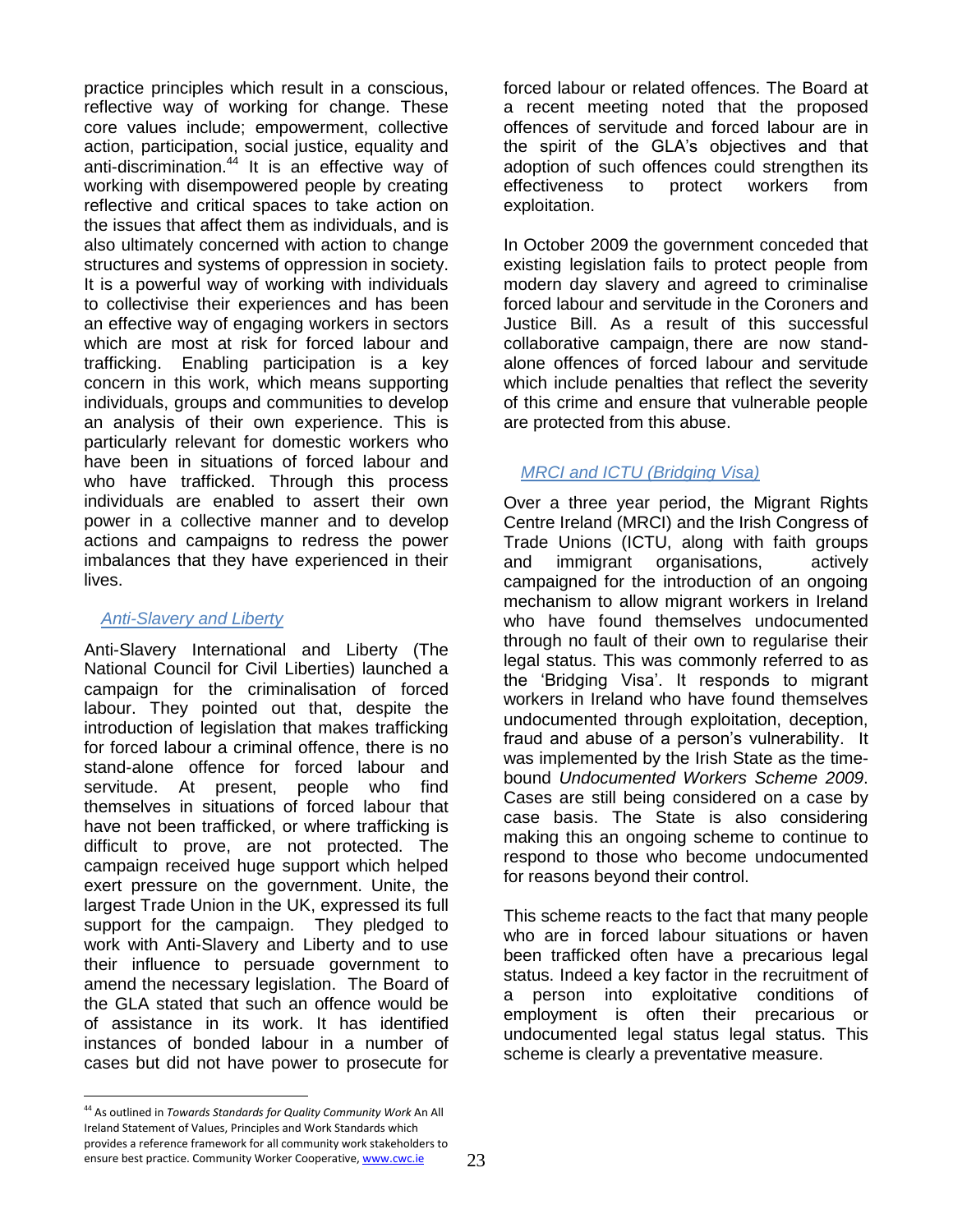#### **TRADE UNION RESPONSE**

#### *SIPTU and MRCI*

The Services, Industrial, Professional and Technical Union (SIPTU) and Migrant Rights Centre Ireland (MRCI) have worked collaboratively and successfully over the past number of years. They have now decided to formalise this relationship by signing a Memorandum of Understanding which will focus their work on promoting and defending the rights of agricultural, domestic and restaurant workers. They have both identified that these are sectors where exploitation is rife and instances of forced labour and trafficking have occurred. As part of this process, SIPTU has dedicated an organiser to the Mushroom sector, and MRCI has agreed to support the participation of migrant workers in SIPTU"s contract cleaning campaign. MRCI will be undertaking training with activist and key staff on issues affecting migrant workers, including undocumented workers" rights, forced labour and trafficking. Together, SITPU and MRCI will review and analyse this type of partnership approach in order to identify and document good practice for future work in this area.

### *Irish Congress of Trade Unions & MRCI: Code of Practice for Domestic Workers*

A major achievement to enhance the rights and protection of domestic workers in Ireland was as a result of a collaborative process between ICTU, SIPTU and MRCI"s Domestic Workers Action Group (DWAG). This saw the establishment of a Code of Practice for Protecting Persons Employed in Other People"s Homes. The Code developed by these parties was negotiated by ICTU in Social Partnership, with the Government and employer bodies and agreed in the National Partnership Agreement on Social and Economic Development - *Towards 2016*. This national code of practice pertaining to Domestic Service conditions was brought into effect in May 2007.

The Code of Practice sets out certain employment rights and protections; it encourages good practice and compliance and helps to increase awareness of current employment legislation. It highlights specific issues, for example, the unacceptability of confiscating a domestic worker"s passport,

maximum deductions from salary for accommodation, the prompt reimbursement of out-of-pocket expenses and the free exercise of personal pursuits.

#### *UNITE and Kalayaan*

Kalayaan, an UK NGO working to provide advice, advocacy and support for migrant domestic workers, and UNITE, the largest trade union in the UK, have successfully collaborated on the supporting the rights of domestic workers. For example, Kalayaan was supported by UNITE in its campaign to prevent the implementation of changes to the domestic worker visas proposed by the UK Government. According to Kalayaan if these were implemented it would have meant the removal of the most basic of rights from migrant domestic workers, facilitated abuse by employers and effectively legalised trafficking to the UK for labour exploitation. It was a successful strategy and the current domestic worker visa was retained. According to Kalayaan, UNITE were, *"very supportive during 2006 and 2008 to get the stay of execution on the domestic worker visa. In the last year or so they have worked very closely with a group of domestic workers to set up a group called justice for domestic workers that meets on a Sunday. They give them a huge amount of support in terms of setting up, like organizing and training. So they do an awful lot." 45* Kalayaan believes their successes would not have been achieved without the hard work and commitment of migrant workers themselves and the help of their allies including UNITE. They believe the culture of the UNITE is to view migrant workers simply as workers with rights and stated that Kalayaan"s experience with the union has been 'entirely positive'.

Their latest collaboration is a project to provide information to vulnerable domestic workers through other union members. They are developing a small card which will contain basic information on how to access advice and support. This will be distributed by union members in hotels who may come in contact with vulnerable domestic workers.

<sup>&</sup>lt;sup>45</sup> Kalayaan interview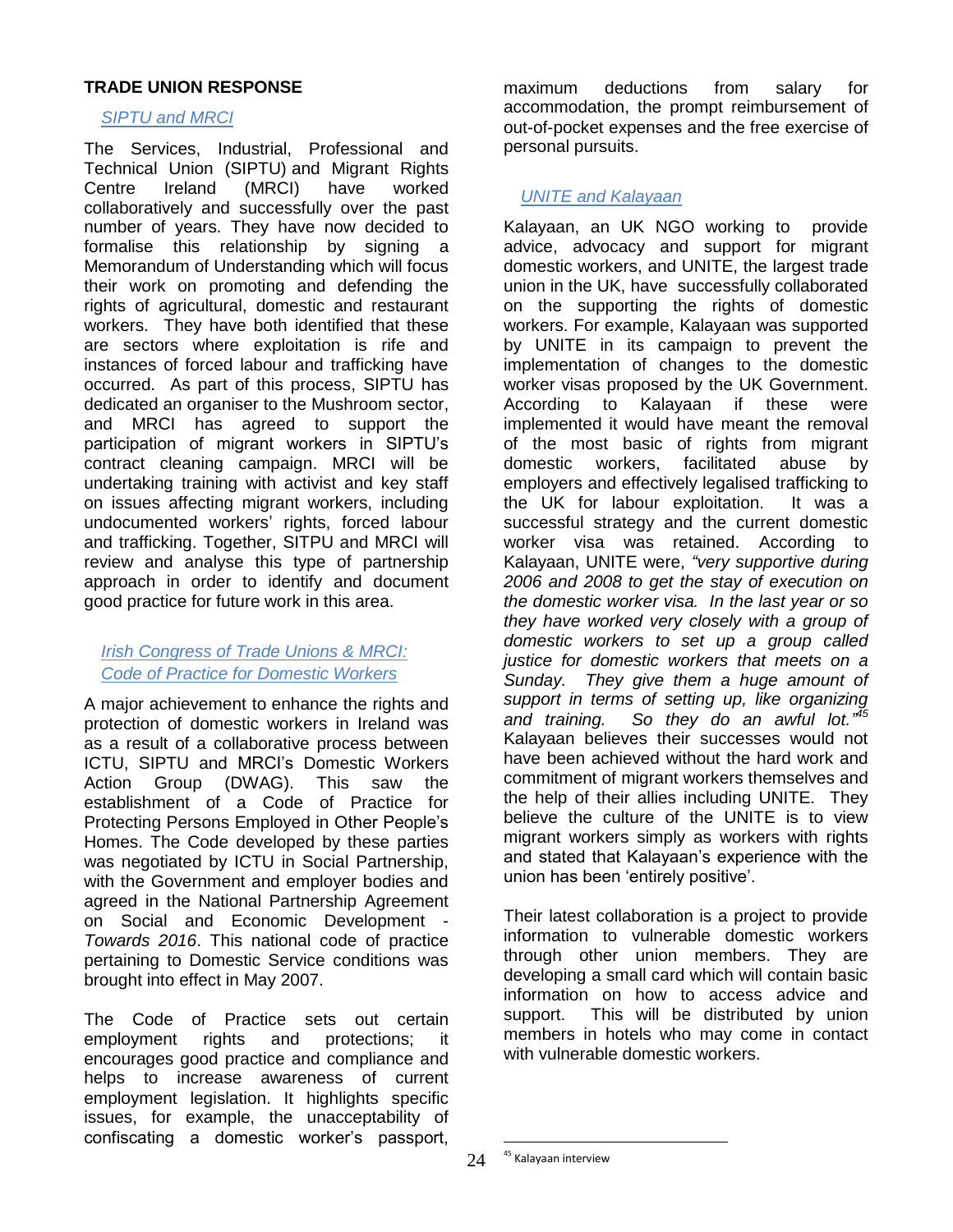## **Conclusions**

The Irish and UK governments have worked hard to put in place a framework to fight human trafficking. Both governments claim that they view human trafficking as a human rights issue but the official efforts that have been made so far are simply not enough. Although the measures implemented allow both States to fulfil the minimum requirements under the Palermo Protocol, NGOs and various community groups continue to highlight the gaps in services offered to victims of trafficking and are critical of the lack of protections for victims of forced labour and servitude. It continues to be a challenge to identify trafficked people and, even if they are identified as victims, they are forced to rely on inadequate supports and services which are already underresourced. Furthermore, NGOs remain wary of referring trafficked people into National Referral Mechanisms because the options available once they come to the attention of the authorities put them on a path towards greater uncertainty and danger rather than safety. However, the legislation and policy initiatives that have been put in place are relatively new. It is possible that they may improve as both States' knowledge of trafficking increases. But NGOs remain sceptical of an approach that places human trafficking within a framework of immigration control and organised crime, and believe that simply tinkering with this system will not be sufficient.

What is increasingly clear is the need for a more integrated and coordinated approach emphasising the need for effective partnerships. Without genuine partnerships it will be impossible to successfully prevent, prosecute and protect people who have experienced forced labour and trafficking. This will require a process of negotiation, and the recognition that NGOs and INGOs have developed a level of expertise and knowledge of the phenomenon of forced labour and trafficking that should inform state agencies in matters of identification and protection. From the interviews undertaken for this report it is clear that trust is an important factor in developing cooperation and partnerships. It can begin from an appreciation of the different understandings and assumptions different groups have about forced labour and trafficking, and building on a common objective to make the problem of

trafficking and forced labour visible and provide adequate protections for those identified.

Finally, it also requires States to respond to this issue not only as part of crime prevention and enforcement but with cross-cutting and complimentary, actions with a focus labour rights and standards, irrespective of legal status. However legislation alone is not enough. There is also a need to address restrictive migration policies which often create the very conditions for forced labour by increasing migrant worker vulnerability to exploitation. The State has a responsibility to provide adequate protection measures for those who experience forced labour in all its forms. Ensuring the enforcement of employment rights and standards is central to eradicating exploitation in all its manifestations, which includes forced labour. Finally, responding to the issue of undocumented workers to reduce vulnerability to forced labour is central in the prevention of forced labour and trafficking.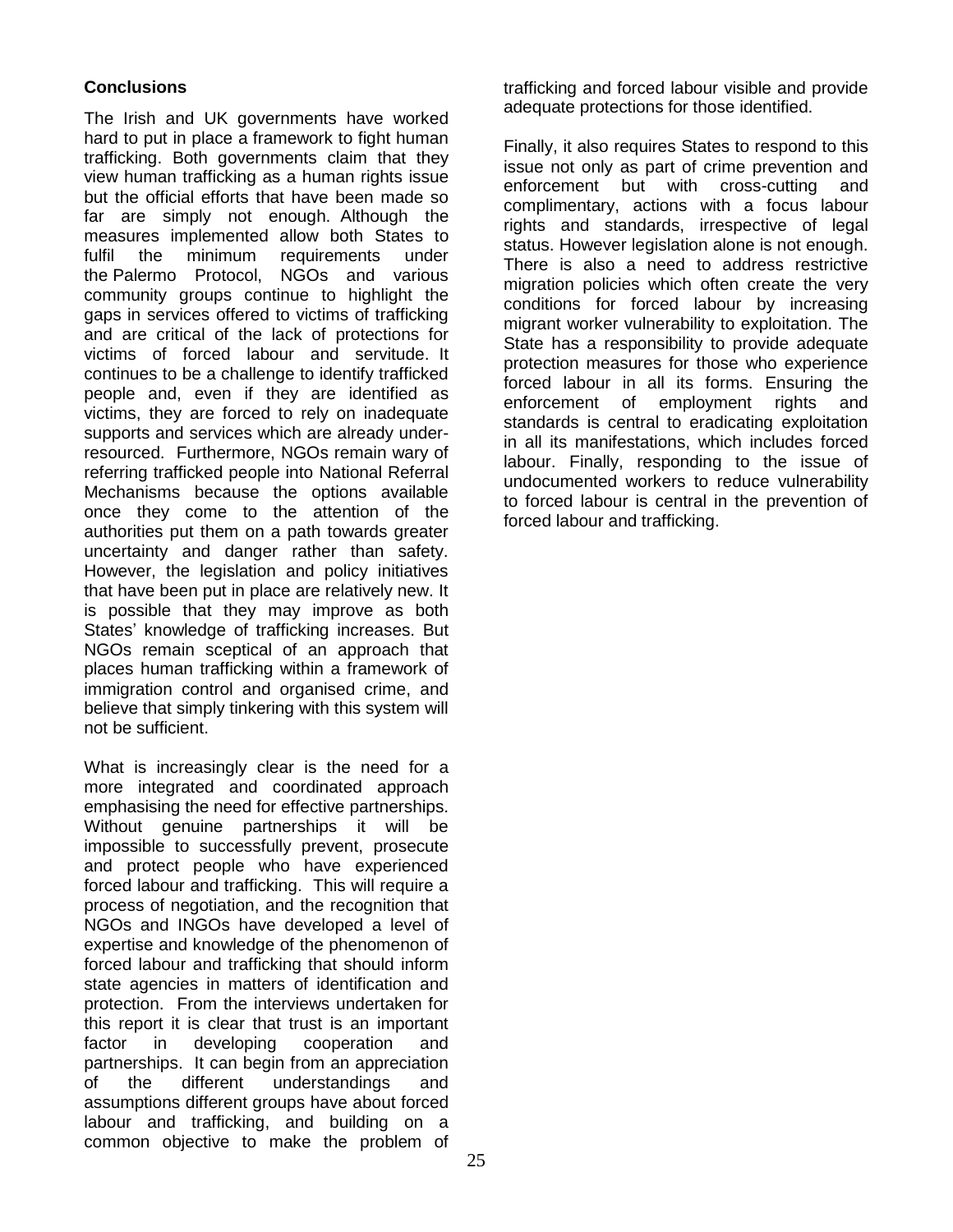## **RECOMMENDATIONS**

- 1. In Ireland, accept the interpretation of the [Criminal Law \(Human Trafficking\) Act](http://www.oireachtas.ie/viewdoc.asp?fn=/documents/bills28/acts/2008/a0808.pdf) 2008 that criminalises forced labour as a standalone offence without the element of trafficking.
- 2. Develop a cooperative process for the identification of victims of trafficking, with NGOs and appropriate government bodies.
- 3. Ensure that all NRM "reasonable ground" decisions are made in an expedient and transparent, manner with a right to appeal negative decisions.
- 4. Ensure that victims of trafficking are exempt from prosecution for immigration violations or other offences that were as a result of their having been trafficked.
- 5. Strengthen assistance to victims of Human Trafficking by developing appropriate, tiered supports systems, with a particular focus on housing needs and employment supports.
- 6. Increase the resources committed to the protection of victims as well as the detection and identification of cases. Adequate responses cannot be achieved with limited resources.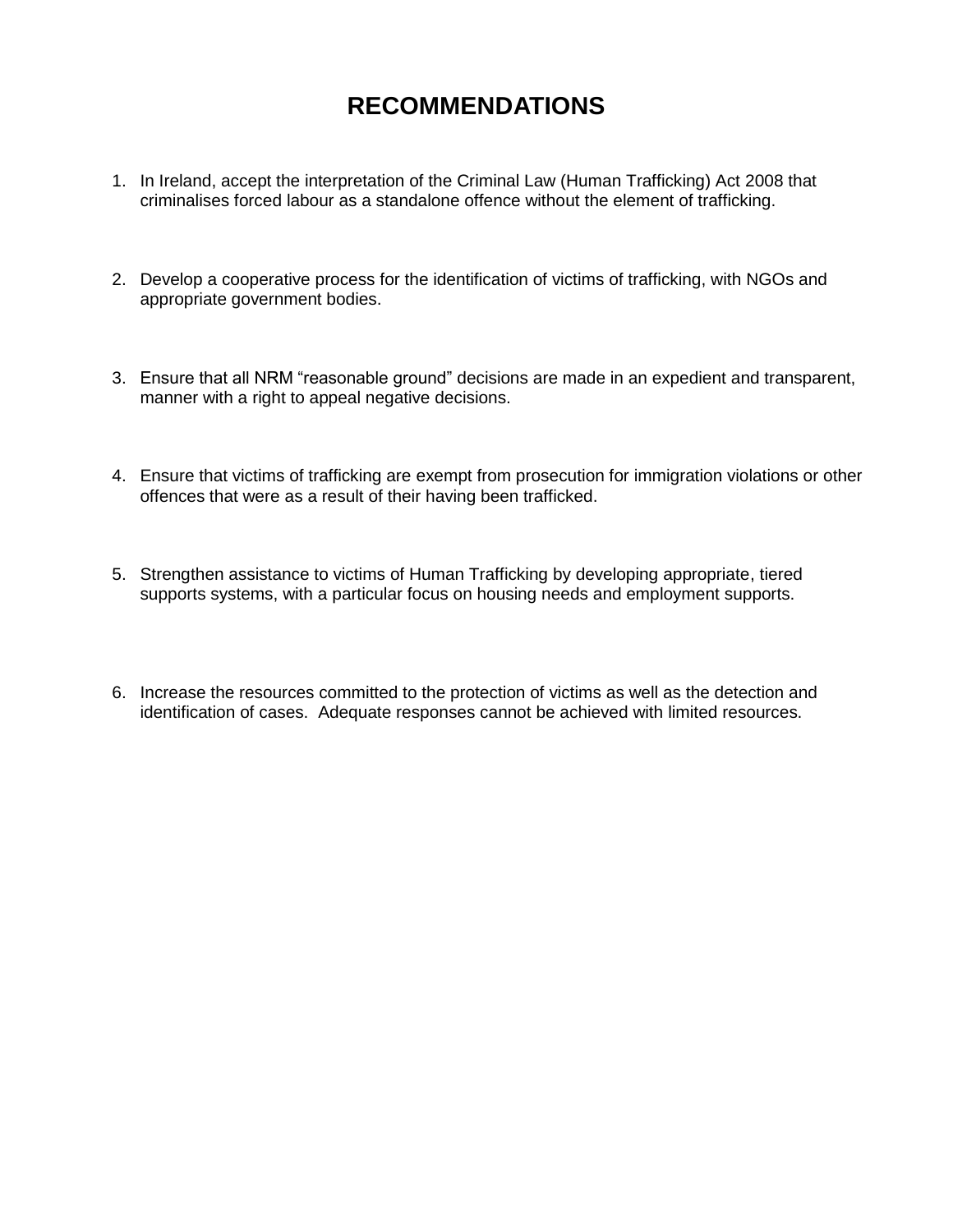## **APPENDIX 1**

### **Organisations Interviewed**

**Anti-Slavery International** is the world's oldest international human rights organisation and the only charity in the United Kingdom to work exclusively against slavery. They work at local, national and international levels to eliminate all forms of slavery around the world

**Anti Human Trafficking Unit (Ireland)** is exclusively dedicated to co-ordinating and facilitating the implementation of the national strategy to address human trafficking in Ireland. The Unit is working to ensure the State"s response to human trafficking is coordinated, comprehensive and holistic.

**Gang Masters Licensing Authority (GLA) (UK)** regulates those, in the UK, who supply labour or use workers to provide services in agriculture, forestry, horticulture, shellfish gathering and food processing and packaging. Their mission is to safeguard the welfare and interests of workers whilst ensuring Labour Providers operate within the law.

**Human Trafficking Investigation and Co-ordination Unit (HTICU) Garda National Immigration Bureau(GNIB) (Ireland)** has responsibility for overseeing all investigations involving human trafficking in Ireland providing advice, guidance and operational support for investigations. Their role also involves keeping statistics and monitoring trends in human trafficking in Ireland.This is under the auspices of the GNIB which has overall responsibility for immigration control in Ireland.

**International Trade Union Confederation,** aims to better the conditions of work and life of working women and men and their families, and to strive for human rights, social justice, gender equality, peace, freedom and democracy.

**Irish Refugee Council (Ireland)** is an independent non-governmental organisation advocating on behalf of asylum seekers and refugees since 1992. They support asylum seekers and refugees at a policy level to make sure that their voices are heard on issues of concern to them and to the Irish public.

**Kalayaan (UK)** is a registered charity established to provide advice, advocacy and support services in the UK for migrant domestic workers. It is the only organisation in the UK providing support services to migrant domestic workers.

**Metropolitan Police London (Human Trafficking Team)** was set up in 2007 to respond to reports of trafficking of people. The team is part of Operation MAXIM which is a Metropolitan Police Service partnership with the UK Border Agency (UKBA) and the Crown Prosecution Service (CPS) targeting organised immigration crime across London.

**Migrant Helpline (UK)** is a charity providing advice and support for asylum seekers and refugees entering and living in the UK. They are involved with facilitating the integration of asylum seekers and refugees into the community and promoting awareness of asylum issues

**Migrant Rights Centre Ireland (MRCI)** working to promote justice, empowerment and equality for migrant workers and their families. MRCI is seeking to contribute to the creation of an intercultural society and in particular towards creating the conditions for inclusion of those migrant workers and their families who are at risk of poverty, social exclusion and discrimination

**Serious Organised Crime Agency (UK)**is an Executive Non-Departmental Public Body sponsored by, but operationally independent from, the Home Office. SOCA is an intelligence-led agency with law enforcement powers and harm reduction responsibilities. It tackles serious organised crime. This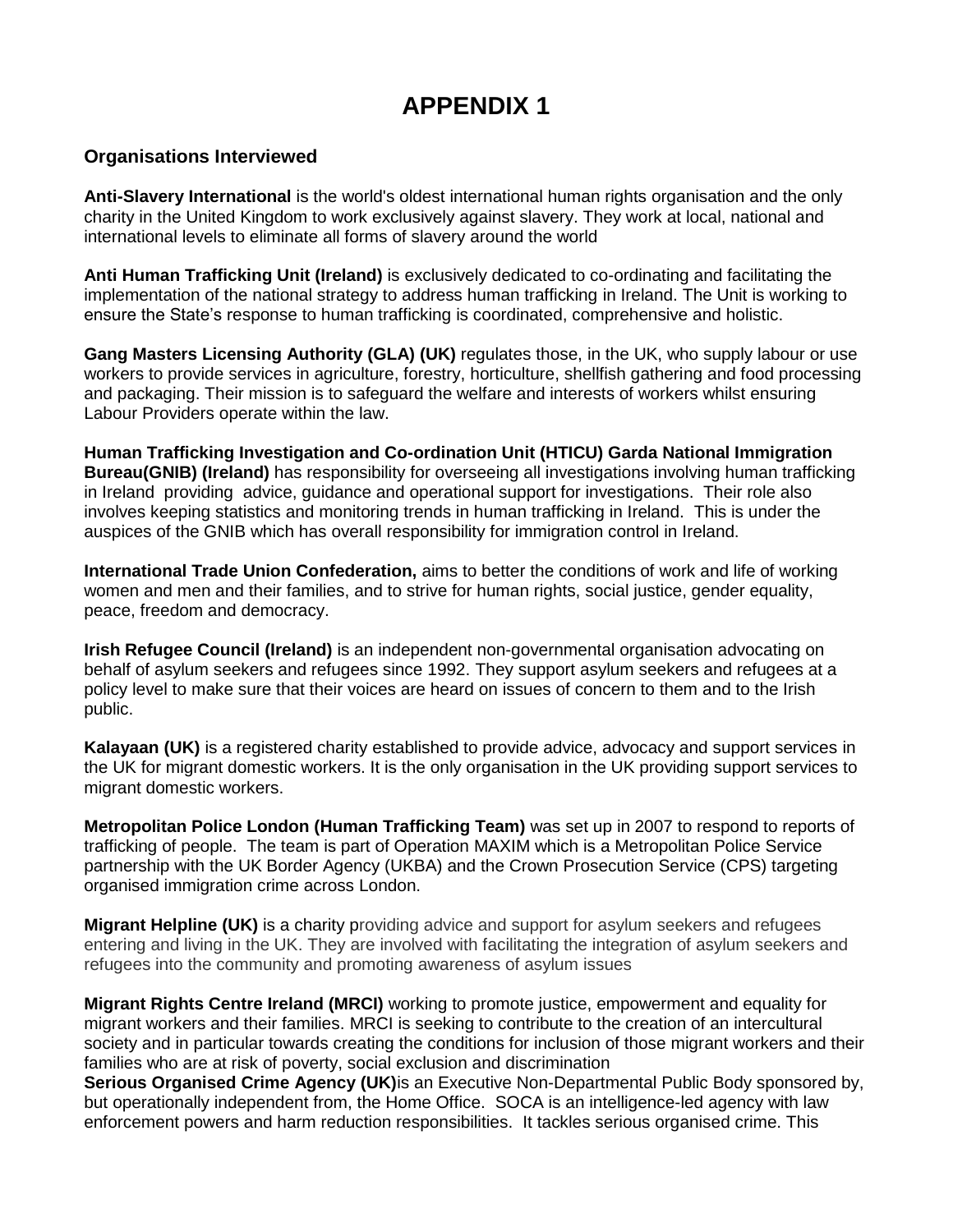includes Class A drugs, people smuggling and human trafficking, major gun crime, fraud, computer crime and money laundering.

**The Services, Industrial, Professional and Technical Union (SIPTU) (Ireland)** represents over 200,000 Irish workers from virtually every category of employment across almost every sector of the Irish economy. SIPTU provides the expertise, experience and back-up services necessary to assist workers in their dealings with employers, government and industrial relations institutions.

**University of the West of England, Bristol (Human Rights Unit)** provides a forum for research activity which covers a broad spectrum of human rights, including the protection of refugees, asylum seekers and migrants' rights. They are collaborating with a number of organisations with the aim of developing a coalition based approach to combating human trafficking including NGOs, Bristol City Council (BCC) and the Bristol Legacy Commission.

**Trafficking Awareness Raising Alliance , (TARA),** Scotland was established in 2005. It is the only non law enforcement agency focusing specifically on victims of trafficking, which provides services to female adult victims who have been trafficked into sexual exploitation. It liaises with the police, housing departments, health professionals, agencies which work with women in the sex trade and other relevant non-governmental organisations (NGOs).

**United Kingdom Human Trafficking Centre [UKHTC]** is a multi-agency centre that provides a central point for the development of expertise and cooperation in relation to the trafficking of human beings [THB], working together with other stakeholders from the governmental, non-governmental and inter governmental sectors in the UK and abroad.

#### **Round Table Discussion was held in Northern Ireland**

**Belfast GEMS** helps people living in the South Belfast area, particularly those people on longer-term unemployment, lone parents, people with disabilities, early school leavers, minority ethnic groups and returners to the labour market. It provides tailored assistance to help unemployed people find and hold on to a job.

**Institute for Conflict Research** is an independent research organisation, which specialises in working on issues related to conflict, human rights, social transformation and social justice. At present they are conducting research into trafficking for forced labour.

<span id="page-27-0"></span>**Law Centre of Northern Ireland (NI)** is a not for profit agency working to advance social welfare rights in Northern Ireland. It promotes social justice through legal advice, representation, policy, training and publications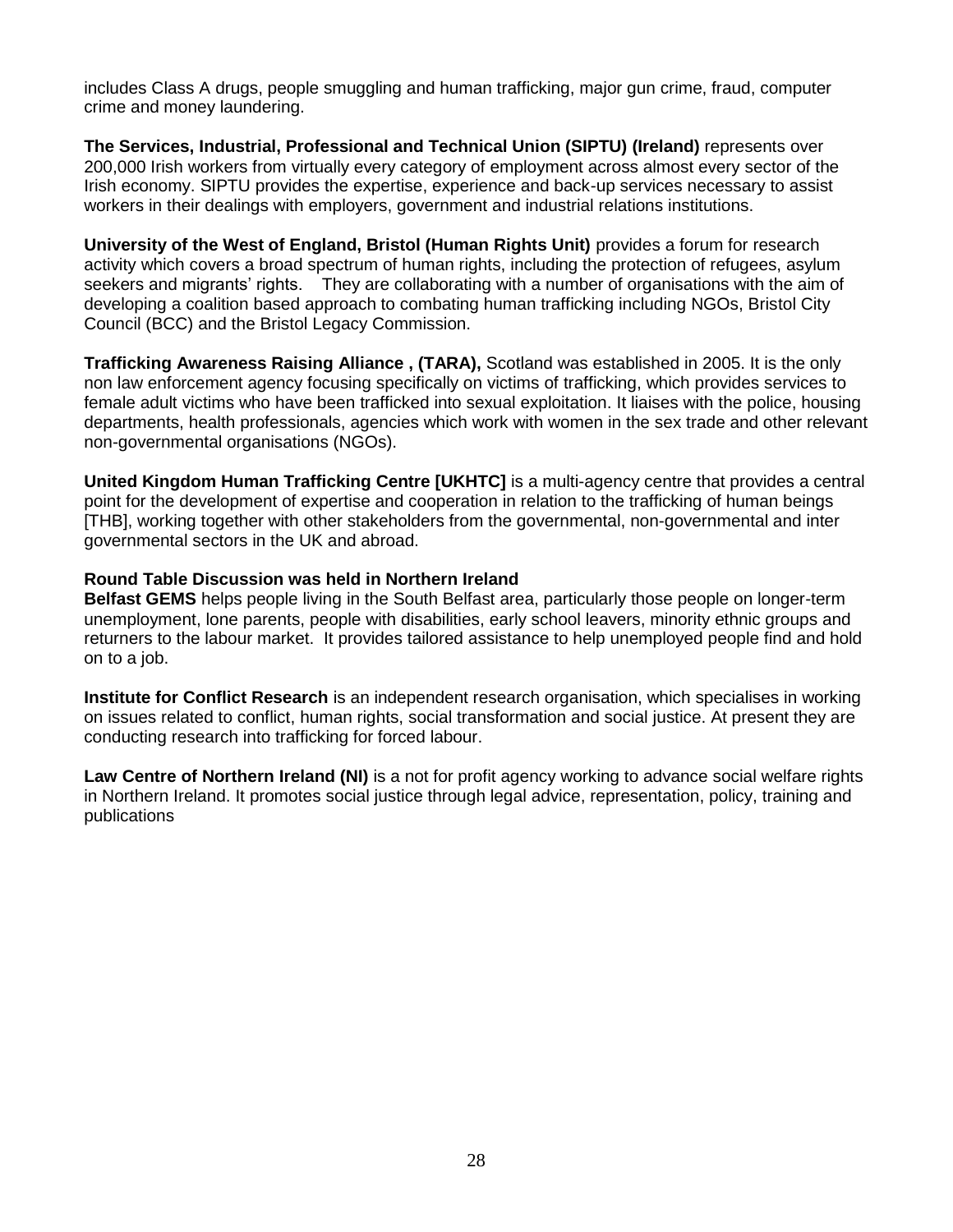# **Bibliography**

Anti- Slavery International*, "What is forced labour [http://www.antislavery.org/english/slavery\\_today/forced\\_labour.aspx](http://www.antislavery.org/english/slavery_today/forced_labour.aspx)*

Aradau, C. (2005) *Good practices in response to trafficking in human beings*. Denmark: Danish Red **Cross** 

Community Worker Cooperative, *Towards Standards for Quality Community Work; An All Ireland Statement of Values, Principles and Work Standards* [http://cwc.ie/uploads/CWC%20Files/CWC%20Publications/Latest%20Publications/Towards%20Standa](http://cwc.ie/uploads/CWC%20Files/CWC%20Publications/Latest%20Publications/Towards%20Standards%20for%20Quality%20Community%20Work.pdf) [rds%20for%20Quality%20Community%20Work.pdf](http://cwc.ie/uploads/CWC%20Files/CWC%20Publications/Latest%20Publications/Towards%20Standards%20for%20Quality%20Community%20Work.pdf)

Danzinger, Richard, 2009, *Trafficking in Persons: Ten Years after the Institution of the Ad Hoc Intergovernmental Committee for the Elaboration of the Palermo Protocol* - Presentation at IOM, International Conference [http://www.wunrn.com/news/2009/06\\_09/06\\_08\\_09/060809\\_trafficking.htm](http://www.wunrn.com/news/2009/06_09/06_08_09/060809_trafficking.htm)

Dowling, S. et al., (2007) *Trafficking for the Purposes of Labour Exploitation: A Literature Review, UK*: Home Office

FLAC (2009) *One Size Doesn't Fit All: A legal analysis of the direct provision and dispersal system in Ireland, 10 years on* Dublin: FLAC

GLA (2009) Press release on the  $2^{nd}$  Report of the on the performance of the GLA by the University of Sheffield and University of Liverpool (15 March 2009) [http://www.gla.gov.uk/embedded\\_object.asp?id=1013507](http://www.gla.gov.uk/embedded_object.asp?id=1013507)

House of Commons Debates, *Human Trafficking* 12<sup>th</sup> January 2010 <http://www.theyworkforyou.com/wrans/?id=2010-01-12c.309669.h>

Home Office (2007) *UK Action Plan on Tackling Human Trafficking* <http://www.homeoffice.gov.uk/documents/human-traffick-action-plan2835.pdf?view=Binary>

ILO (2009) *The Cost of Coercion*, Global Report under the follow-up to the ILO Declaration on Fundamental Principles and Rights at work Geneva: ILO.

Jordan, A (2002) *The Annotated Guide To The Complete UN Trafficking Protocol.* Washington: International Human Rights Law Group

Lam, J and Skrivankova K (2008) *Opportunities and Obstacles: Ensuring access to compensation for trafficked persons in the UK* Anti Slavery International

Lee, Maggy (ed.) (2007) *Human Trafficking*, UK: Willan Publishing

National Action Plan to Prevent and Combat Trafficking in Human Beings in Ireland 2009-20012 [http://www.inis.gov.ie/en/JELR/Pages/National%20Plan%20to%20Prevent%20and%20Combat%20Traf](http://www.inis.gov.ie/en/JELR/Pages/National%20Plan%20to%20Prevent%20and%20Combat%20Trafficking%20of%20Human%20Beings%20in%20Ireland%202009) [ficking%20of%20Human%20Beings%20in%20Ireland%202009](http://www.inis.gov.ie/en/JELR/Pages/National%20Plan%20to%20Prevent%20and%20Combat%20Trafficking%20of%20Human%20Beings%20in%20Ireland%202009)

Protocol To Prevent, Suppress And Punish Trafficking In Persons, Especially Women And Children, Supplementing The United Nations Convention Against Transnational Organized Crime. [http://www.uncjin.org/Documents/Conventions/dcatoc/final\\_documents\\_2/convention\\_%20traff\\_eng.pdf](http://www.uncjin.org/Documents/Conventions/dcatoc/final_documents_2/convention_%20traff_eng.pdf)

South Yorkshire Police, *Convictions for Human Trafficking*